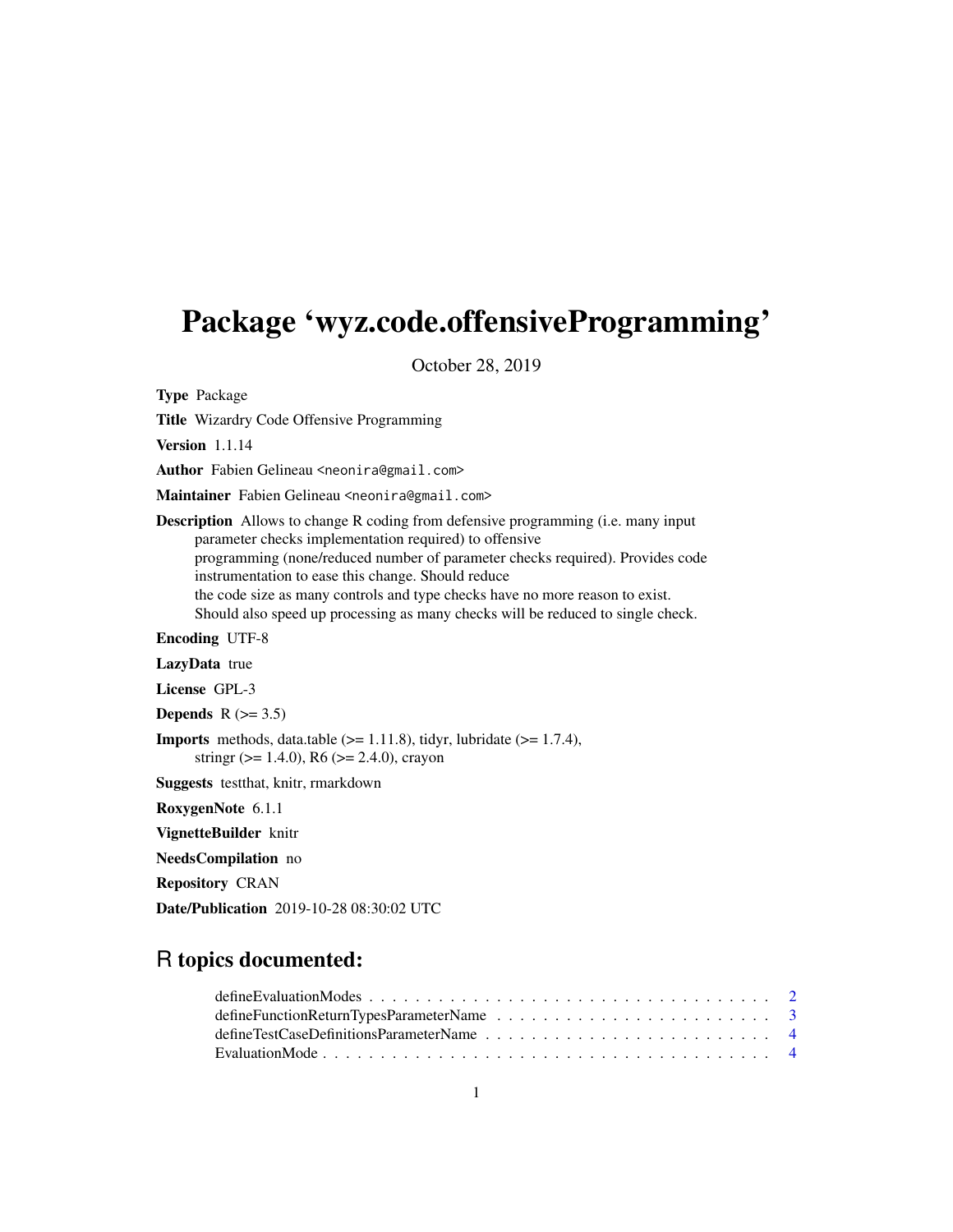<span id="page-1-0"></span>

|       | -6                        |
|-------|---------------------------|
|       | $\overline{7}$            |
|       | $\overline{\phantom{0}}8$ |
|       | 9                         |
|       |                           |
|       | $\overline{11}$           |
|       |                           |
|       |                           |
|       |                           |
|       |                           |
|       |                           |
|       |                           |
|       |                           |
|       |                           |
|       |                           |
|       |                           |
|       |                           |
|       |                           |
|       |                           |
|       |                           |
|       |                           |
|       |                           |
|       |                           |
|       |                           |
|       |                           |
|       |                           |
|       |                           |
| Index | 31                        |

<span id="page-1-1"></span>defineEvaluationModes *Define evaluation modes*

# Description

Get all predefined evaluation mode names

# Usage

```
defineEvaluationModes()
```
# Value

A vector of strings, each representing a reusable evaluation mode name.

# Author(s)

Fabien Gelineau <neonira@gmail.com> Maintainer: Fabien Gelineau <neonira@gmail.com>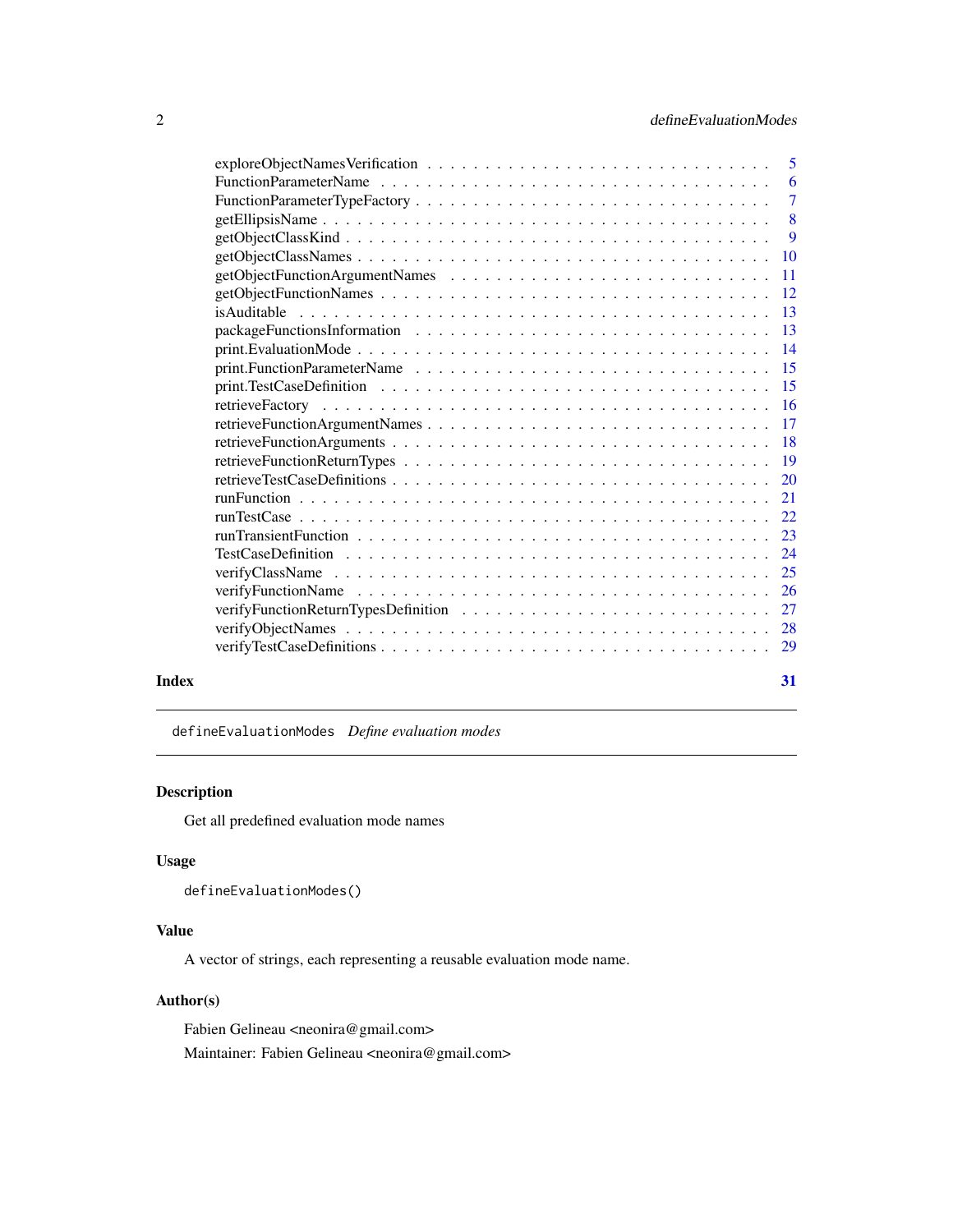<span id="page-2-0"></span>defineFunctionReturnTypesParameterName 3

# See Also

Refer to [EvaluationMode](#page-3-1).

# Examples

```
##---- typical case ----
defineEvaluationModes()
```
defineFunctionReturnTypesParameterName *define function return type parameter name*

# Description

Provides the parameter name to use to define function return type.

# Usage

defineFunctionReturnTypesParameterName()

# Author(s)

Fabien Gelineau <neonira@gmail.com>

Maintainer: Fabien Gelineau <neonira@gmail.com>

# See Also

Refer to [EvaluationMode](#page-3-1).

```
##---- typical case ----
defineFunctionReturnTypesParameterName()
```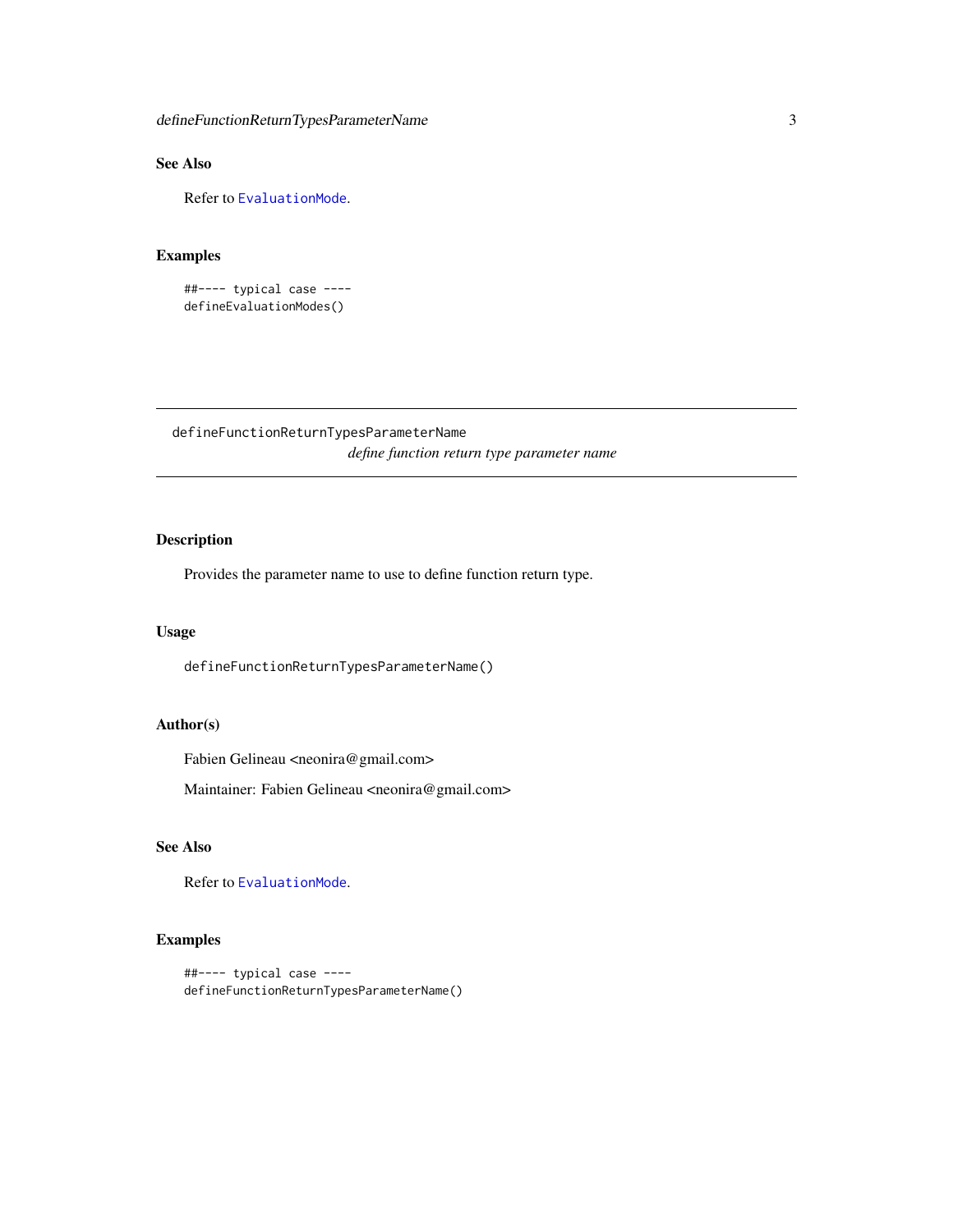<span id="page-3-2"></span><span id="page-3-0"></span>defineTestCaseDefinitionsParameterName

*Test case definition parameter name*

# Description

Define the paramater name to hold test case definitions

# Usage

defineTestCaseDefinitionsParameterName()

# Value

A single string that is the parameter name to use.

# Author(s)

Fabien Gelineau <neonira@gmail.com> Maintainer: Fabien Gelineau <neonira@gmail.com>

#### See Also

Refer to [EvaluationMode](#page-3-1). See sibling [EvaluationMode](#page-3-1).

# Examples

##---- typical case --- defineTestCaseDefinitionsParameterName()

<span id="page-3-1"></span>EvaluationMode *Evaluation mode definition*

# Description

Class to define your evaluation mode

# Usage

EvaluationMode(value\_s\_1 = defineEvaluationModes()[2])

# Arguments

value\_s\_1 one string that must come from [defineEvaluationModes](#page-1-1)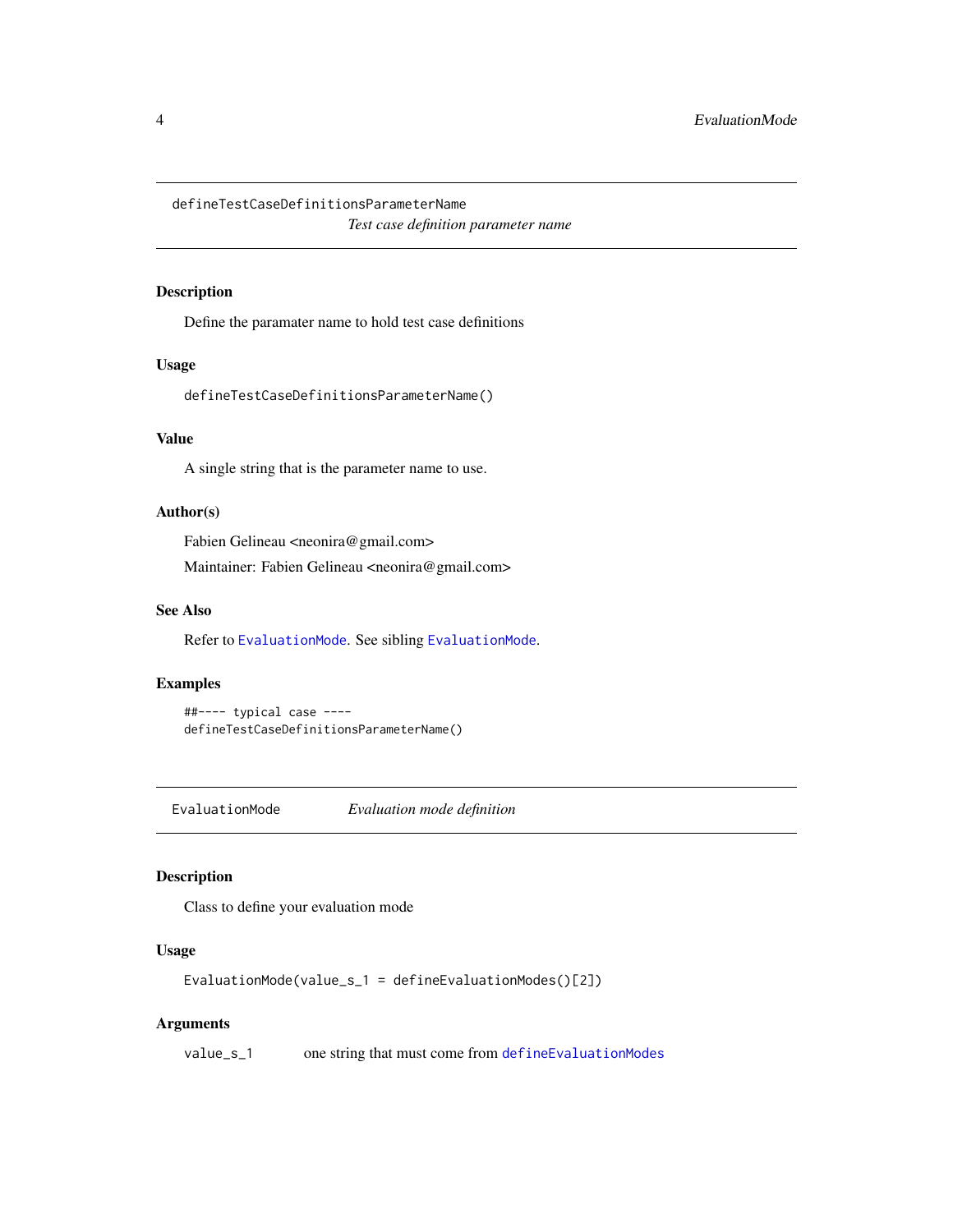# <span id="page-4-0"></span>Value

An object that is an R environment.

# Author(s)

Fabien Gelineau <neonira@gmail.com>

Maintainer: Fabien Gelineau <neonira@gmail.com>

# See Also

Refer to [defineEvaluationModes](#page-1-1)

# Examples

```
##---- typical case ----
EvaluationMode(defineEvaluationModes()[3])
```
exploreObjectNamesVerification *Verify object names*

### Description

Easier output and more human friendly interface to [verifyObjectNames](#page-27-1)

# Usage

```
exploreObjectNamesVerification(object_o_1,
                      what_s_1 = c("names", "return type", "test cases", "*")[1],
                           functionParameterTypeFactory_o_1 = retrieveFactory())
```
#### Arguments

| $object\_o\_1$ | the object to be checked                                                                                                  |
|----------------|---------------------------------------------------------------------------------------------------------------------------|
| what s 1       | a single string that expresses what you want to focus on, should start by one of<br>[nrt* character. Star means show all. |
|                | functionParameterTypeFactory_o_1                                                                                          |
|                | the type factory to check parameter types                                                                                 |

# Value

The same value as [verifyObjectNames](#page-27-1) is returned in invisible mode.

It adds stdout output to give very short synthesis about object names and content.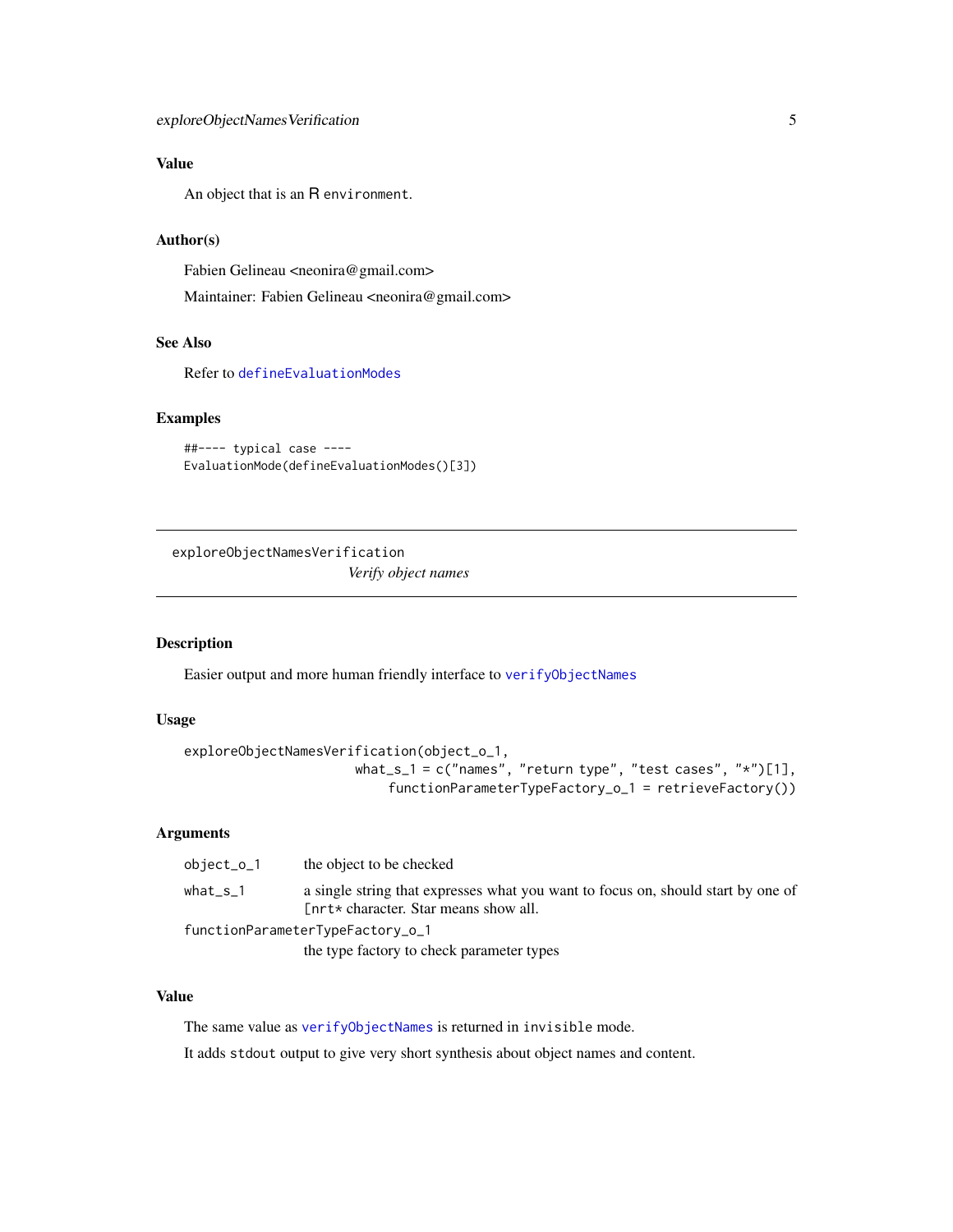#### <span id="page-5-0"></span>Author(s)

Fabien Gelineau <neonira@gmail.com>

Maintainer: Fabien Gelineau <neonira@gmail.com>

#### See Also

Refer to [verifyClassName](#page-24-1)and [verifyFunctionName](#page-25-1).

#### Examples

```
##---- typical case ----
library('data.table')
source(system.file('code-samples/frt-defs/good/full/AdditionFI.R',
                   package = 'wyz.code.offensiveProgramming'))
fi <- AdditionFI()
exploreObjectNamesVerification(fi)
```
FunctionParameterName *Function parameter name*

#### Description

Class to define and handle a function parameter

#### Usage

```
FunctionParameterName(name_s_1)
```
#### Arguments

name\_s\_1 the name of the parameter

# Details

The name of the parameter should be a semantic name. A semantic name is a compound string based on a special format allowing to distinguish by the name, the parameter type, and to express some length constraints.

#### Value

An object that is an R environment. Use functions isSemanticName, isPolymorphic, isEllipsis, is Valid to check the provided name. Functions  $get*$  allows to retrieve parts of the name.

#### Author(s)

Fabien Gelineau <neonira@gmail.com> Maintainer: Fabien Gelineau <neonira@gmail.com>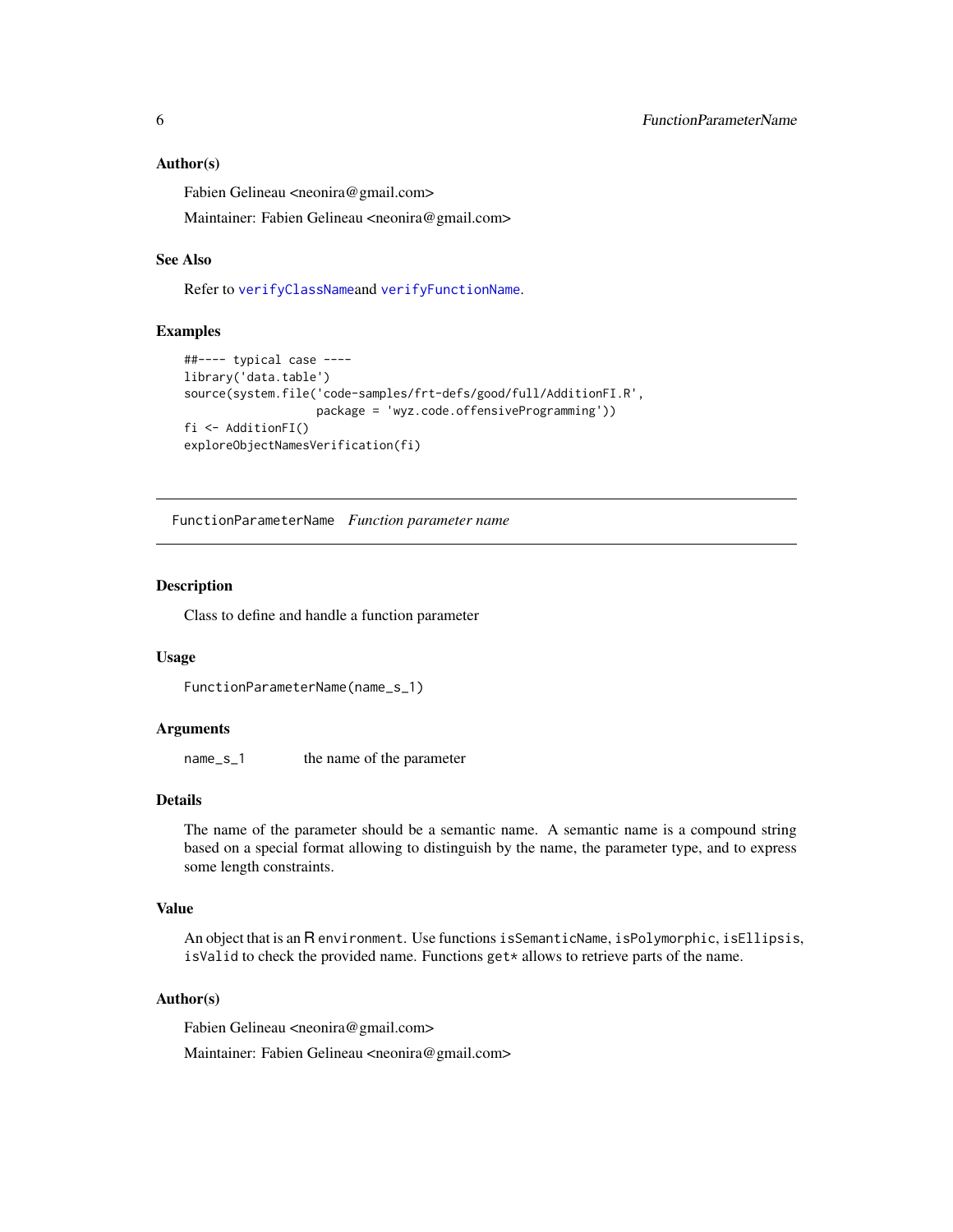```
FunctionParameterTypeFactory 7
```
#### See Also

Refer to [defineEvaluationModes](#page-1-1)

#### Examples

```
##---- typical case ----
fpn <- FunctionParameterName('values_s_7m')
fpn$isPolymorphic()
fpn$isSemanticName()
fpn$isValid()
fpn$getTypeSuffix() # 's'
fpn$getLengthSpecification() # '7m'
fpn$getLengthSuffix() # 7
fpn$getLengthModifier() # 'm'
fpn <- FunctionParameterName('object_')
fpn$isPolymorphic()
fpn$isSemanticName()
fpn$isValid()
```
<span id="page-6-1"></span>FunctionParameterTypeFactory

*Function parameter type factory*

# Description

This factory is a parameter type check factory. It provides type checking for each allowed type.

# Usage

```
FunctionParameterTypeFactory()
```
# Details

Many common types are already recorded and available through the factory. Use the function getRecordedTypes to get more insight.

If you desire to verify a type instrumentation, just use checkSuffix function. If you want to add an instrumentation for a new type, use addSuffix function.

See examples below for more hands-on approach.

# Value

An object that is an R environment.

# Author(s)

Fabien Gelineau <neonira@gmail.com> Maintainer: Fabien Gelineau <neonira@gmail.com>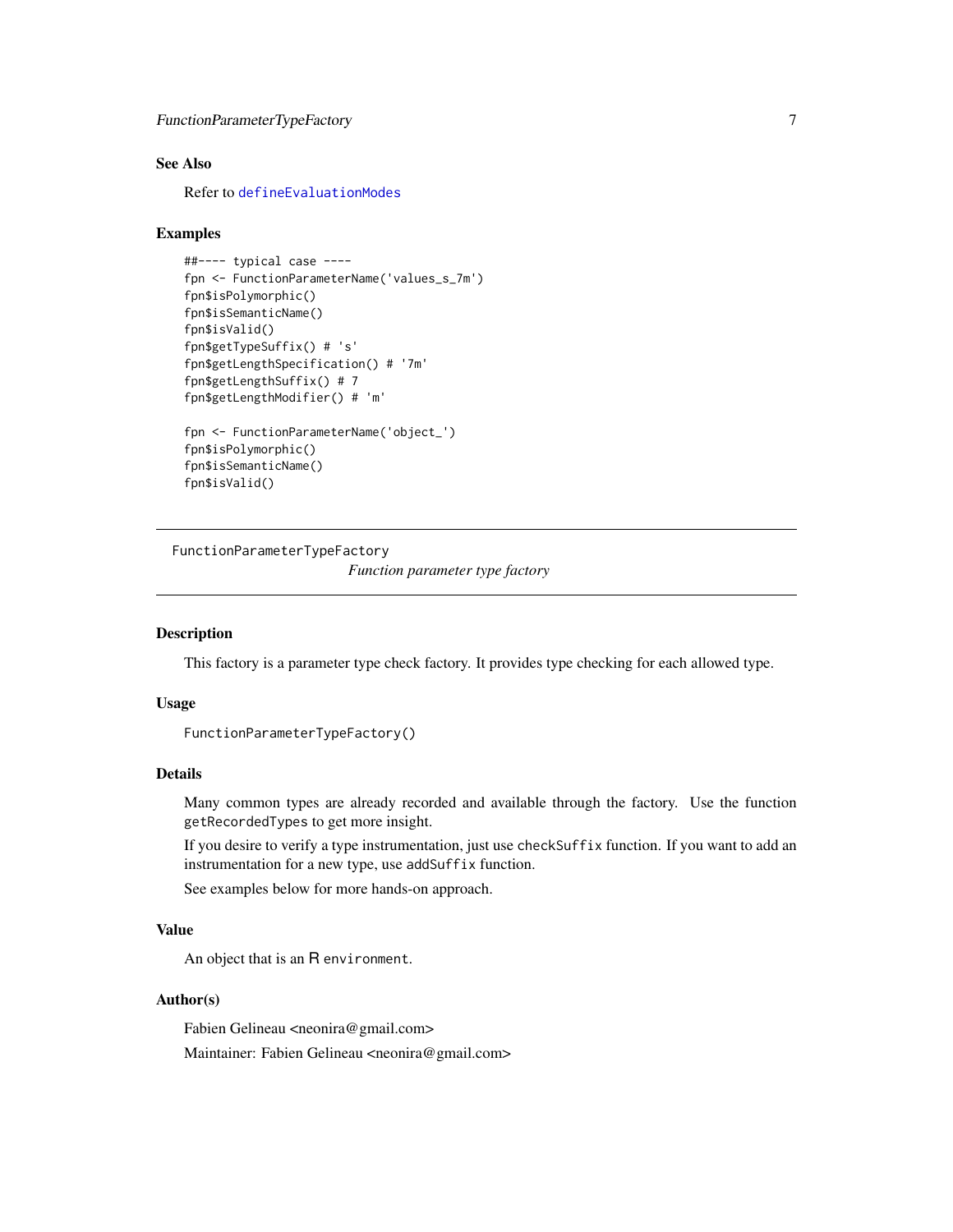# See Also

Refer to [defineEvaluationModes](#page-1-1)

### Examples

```
##---- typical case ----
ff <- FunctionParameterTypeFactory()
ff$checkSuffix('b') # TRUE
# see verify_function recorded for 'boolean' entries
ff$getRecordedTypes()[suffix == 'b']$verify_function[[1]]
# record a new entry for suffix 'wo'
ff$addSuffix('wo', "wo class", function(o_) is(o, "wo")) # TRUE
ff$getRecordedTypes()[suffix == 'wo']
```
getEllipsisName *Get ellipsis.*

# Description

Use method getEllipsisName to get ellipsis argument value.

#### Usage

getEllipsisName()

# Value

A string with value ..., no more no less.

#### Author(s)

Fabien Gelineau <neonira@gmail.com>

Maintainer: Fabien Gelineau <neonira@gmail.com>

```
# typical test
getEllipsisName()
#[1] "..."
```
<span id="page-7-0"></span>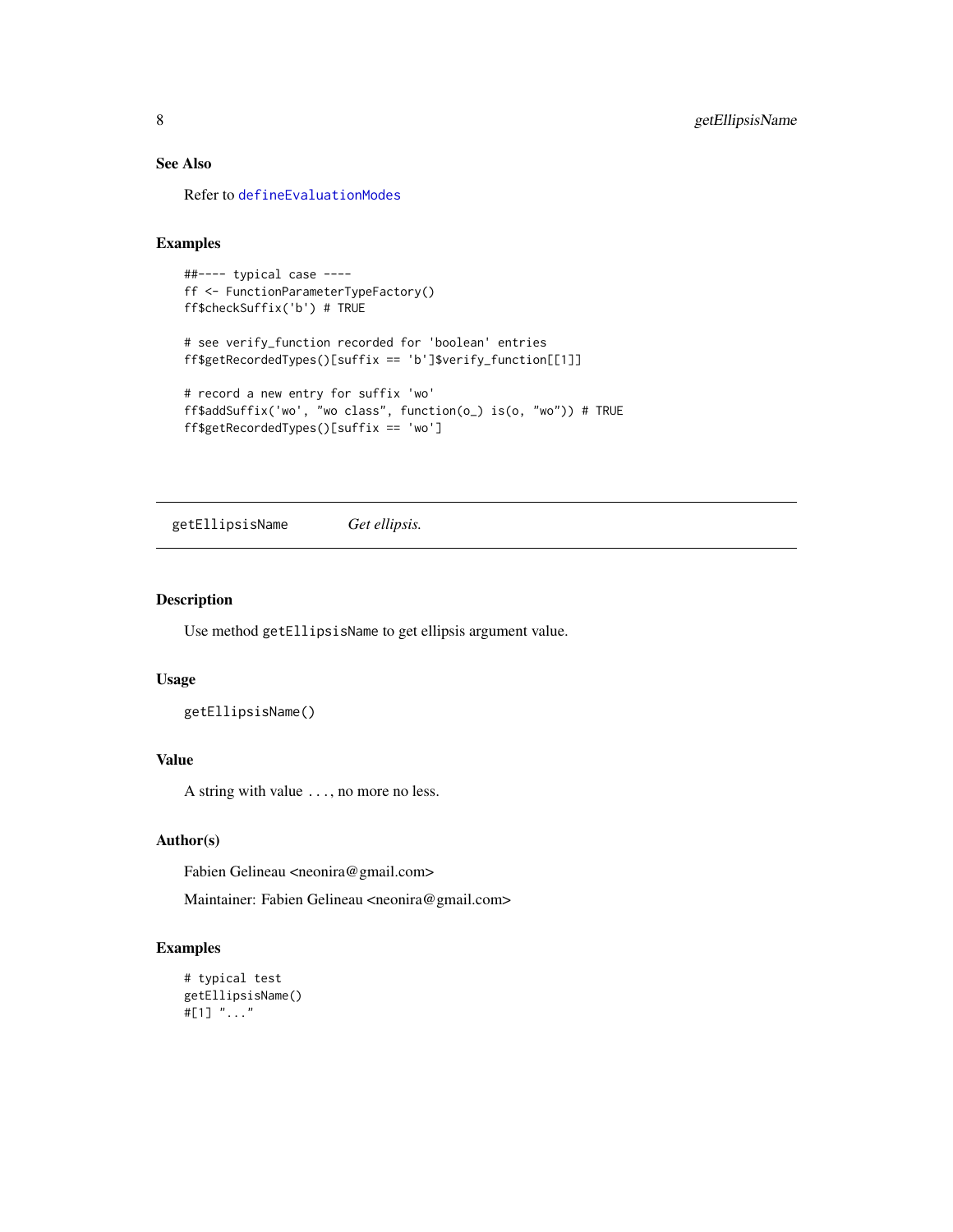#### <span id="page-8-0"></span>Description

Get the class kind of an R object as a string.

#### Usage

```
getObjectClassKind(object_o_1)
```
# Arguments

object\_o\_1 the object to analyze. See [is.object](#page-0-0).

# Value

A single character value, taken in set "S3", "S4", "RC", "R6", "environment", "unknown". When provided object\_ is not an R object, then value NA\_character\_ is returned.

# Author(s)

Fabien Gelineau <neonira@gmail.com> Maintainer: Fabien Gelineau <neonira@gmail.com>

```
##---- typical case ----
getObjectClassKind(new.env())
# [1] NA
myrc <- setRefClass("RC",
  fields = list(x = "numeric"),
 methods = list(
   initialize = function(x = 1) .self$x <- x,
   getx = function() x,inc = function(n = 1) x <<- x + n
  )
\mathcal{L}getObjectClassKind(myrc$new())
# [1] RC
myr6 <- R6::R6Class("R6",
  public = list(
   x = NULL,initialize = function(x = 1) self$x <- x,
   getx = function() self$x,
   inc = function(n = 1) self$x <- x + n
```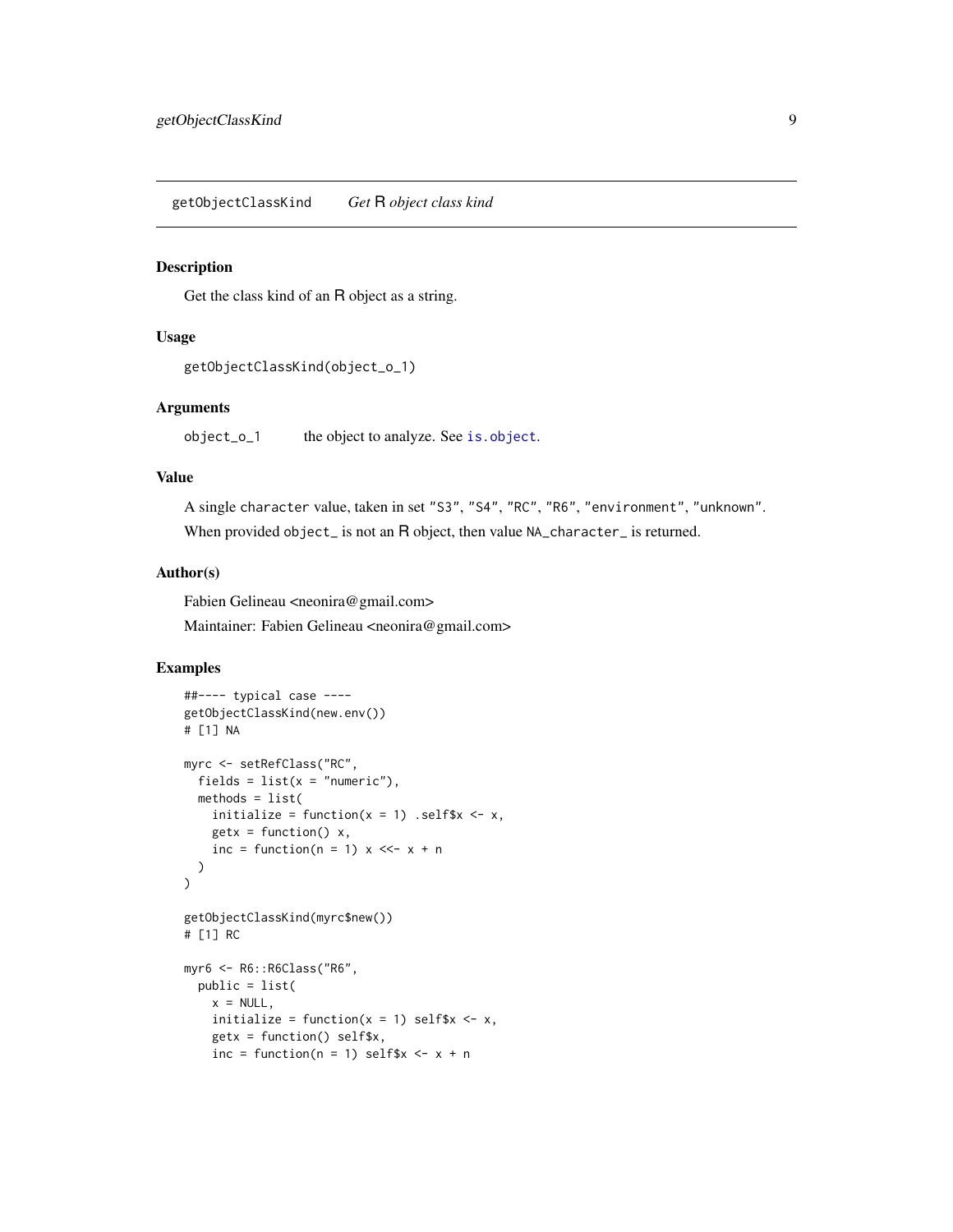```
)
\mathcal{L}getObjectClassKind(myr6$new())
# [1] R6
```
getObjectClassNames *Retrieve Function Arguments.*

#### Description

Use method getObjectClassNames to get the class names of an object ( see is.object). )

#### Usage

```
getObjectClassNames(object_o_1)
hasMainClass(object_o_1, classname_s_1)
```
#### Arguments

object\_o\_1 the object to analyze. classname\_s\_1 the class to match the classname entry of the returned value of getObjectClassNames).

#### Value

A list with two character entries. First one is named classname, provides the main classname (the one found in first position). Second one is named classnames, provides all the class names born by the object\_.

# Author(s)

Fabien Gelineau <neonira@gmail.com>

Maintainer: Fabien Gelineau <neonira@gmail.com>

```
# typical test
getObjectClassNames(getObjectClassNames(factor(letters[1:3])))
#$classname
#[1] "factor"
#$classnames
#[1] "factor"
# another test
getObjectClassNames(new.env())
#$classname
#[1] NA
```
<span id="page-9-0"></span>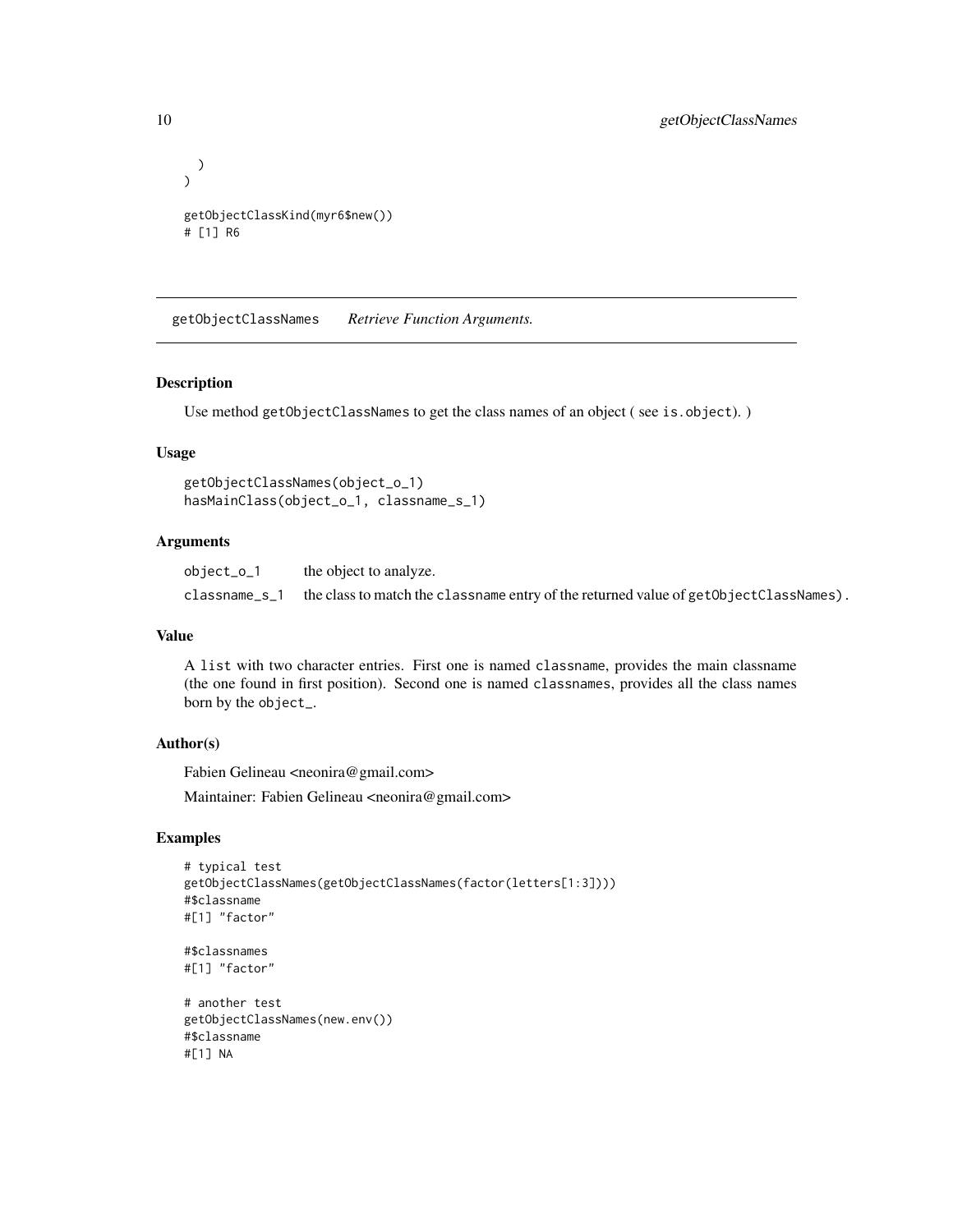<span id="page-10-0"></span>#\$classnames #[1] "environment"

getObjectFunctionArgumentNames *Retrieve Function Arguments.*

# Description

Use method getObjectFunctionArgumentNames to get the function argument names of an object (see is.object).

#### Usage

```
getObjectFunctionArgumentNames(object_o_1, allNames_b_1 = TRUE)
```
#### Arguments

| object_o_1   | the object to analyze.                                                                        |
|--------------|-----------------------------------------------------------------------------------------------|
| allNames b 1 | A boolean value. Passed to function getObjectFunctionNames to restrict out-<br>put if needed. |

#### Value

A list. Entries are named with function names. Each entry is of type character, and holds function argument names. Could be empty if function takes no argument.

# Author(s)

Fabien Gelineau <neonira@gmail.com>

Maintainer: Fabien Gelineau <neonira@gmail.com>

```
# typical test
MyEnv <- function() {
    self <- environment()
     class(self) <- append('MyEnv', class(self))
     f <- function(x_3, y_3n) x_3 + y_3n
     self
}
getObjectFunctionArgumentNames(MyEnv())
#$f
#[1] "x_3" "y_3n"
```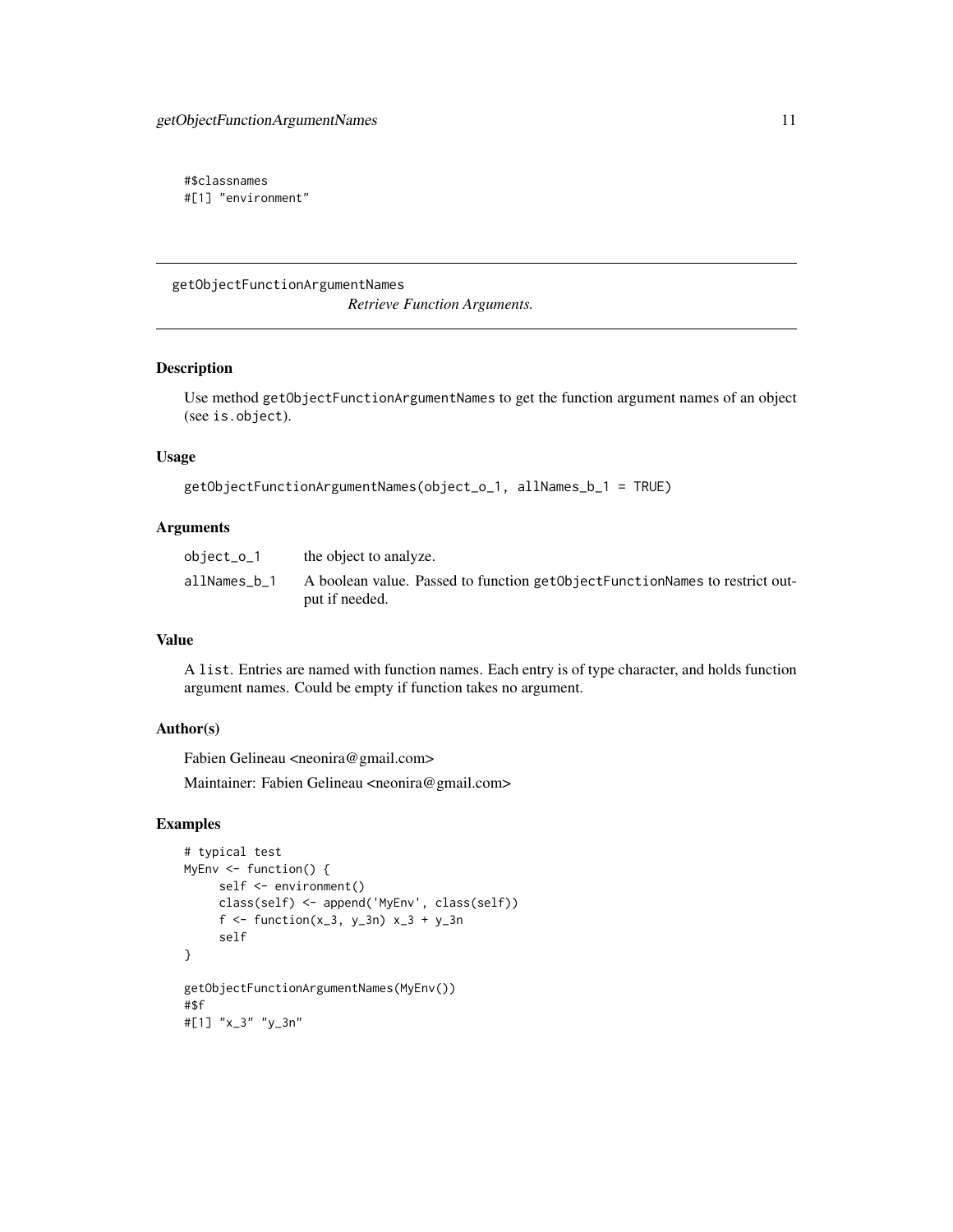```
getObjectFunctionNames
```
*Retrieve Function Names From Object*

#### Description

Use method getObjectFunctionNames to get the function names of an object (see is.object).)

# Usage

```
getObjectFunctionNames(object_o_1, allNames_b_1 = FALSE)
```

```
getClassTypicalFunctionNames(object_o_1)
```
#### Arguments

| object_o_1   | the object to analyze.                                               |
|--------------|----------------------------------------------------------------------|
| allNames b 1 | A boolean value. When TRUE, uses getClassTypicalFunctionNames to re- |
|              | strict the set of function names returned.                           |

#### Details

Function getClassTypicalFunctionNames gives back function names that are related to R class style, and automatically added by R to your class object.

#### Value

A vector of function names (character).

# Author(s)

Fabien Gelineau <neonira@gmail.com>

Maintainer: Fabien Gelineau <neonira@gmail.com>

```
# typical test
MyEnv <- function() {
    self <- environment()
    class(self) <- append('MyEnv', class(self))
     f <- function(x_3, y_3n) x_3 + y_3n
     self
}
getObjectFunctionNames(MyEnv())
# [1] "f"
# another test
```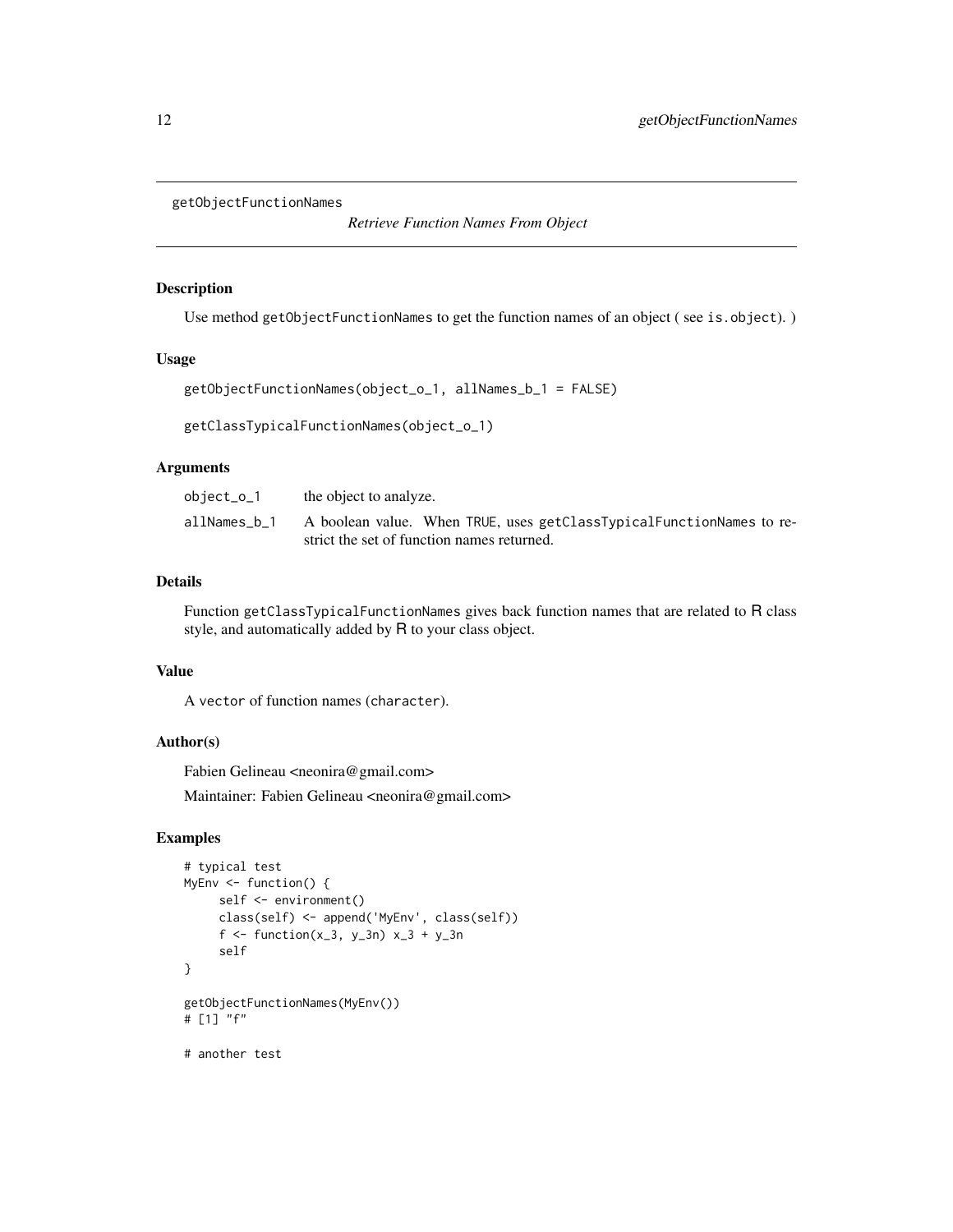#### <span id="page-12-0"></span>isAuditable 13

```
getObjectFunctionNames(new.env())
#[1] NA
```
isAuditable *Is auditable.*

#### Description

Use method isAuditable to know if code is auditable

#### Usage

isAuditable()

#### Value

A boolean value. To turn value to TRUE, environment variable OP\_AUDITABLE must be set to a value that does not match an empty string.

# Author(s)

Fabien Gelineau <neonira@gmail.com>

Maintainer: Fabien Gelineau <neonira@gmail.com>

# Examples

```
# typical case
isAuditable()
# FALSE
```
packageFunctionsInformation

*Package functions information*

# Description

A reminder of available functions from this package, and, most common usage intent. A poor man CLI cheat sheet.

#### Usage

packageFunctionsInformation()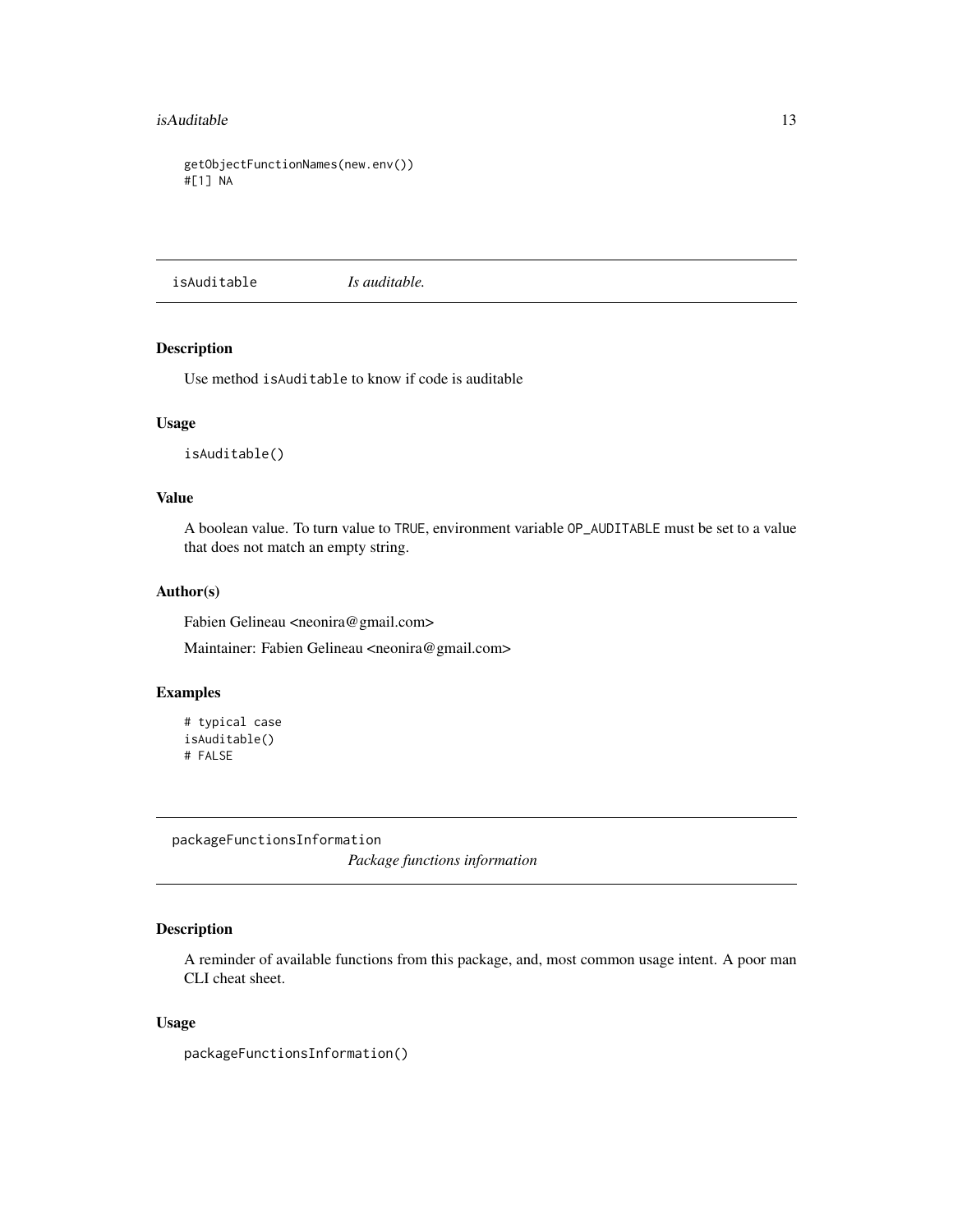# Value

A data.table with following column names

| function     | a function name provided by this package                                   |
|--------------|----------------------------------------------------------------------------|
| elaboration  | a boolean stating if function could/should be use for elaboration purpose  |
| verification | a boolean stating if function could/should be use for verification purpose |
| exploitation | a boolean stating if function could/should be use for exploitation purpose |
| information  | a boolean stating if function could/should be use for informative purpose  |
| kind         | the classification kind of the chosen function                             |
| user         | a typical user role/profile that may use the function                      |

# Author(s)

Fabien Gelineau <neonira@gmail.com> Maintainer: Fabien Gelineau <neonira@gmail.com>

# See Also

Refer also to package vignettes.

# Examples

```
##---- typical case ----
packageFunctionsInformation()
```
print.EvaluationMode *Print generic method for S3 class* EvaluationMode

#### Description

Prints the EvaluationMode data

#### Usage

```
## S3 method for class 'EvaluationMode'
print(x, \ldots)
```
# Arguments

|          | the EvaluationMode object to consider |
|----------|---------------------------------------|
| $\cdots$ | any other argument, passed to print.  |

# Author(s)

Fabien Gelineau <neonira@gmail.com> Maintainer: Fabien Gelineau <neonira@gmail.com>

<span id="page-13-0"></span>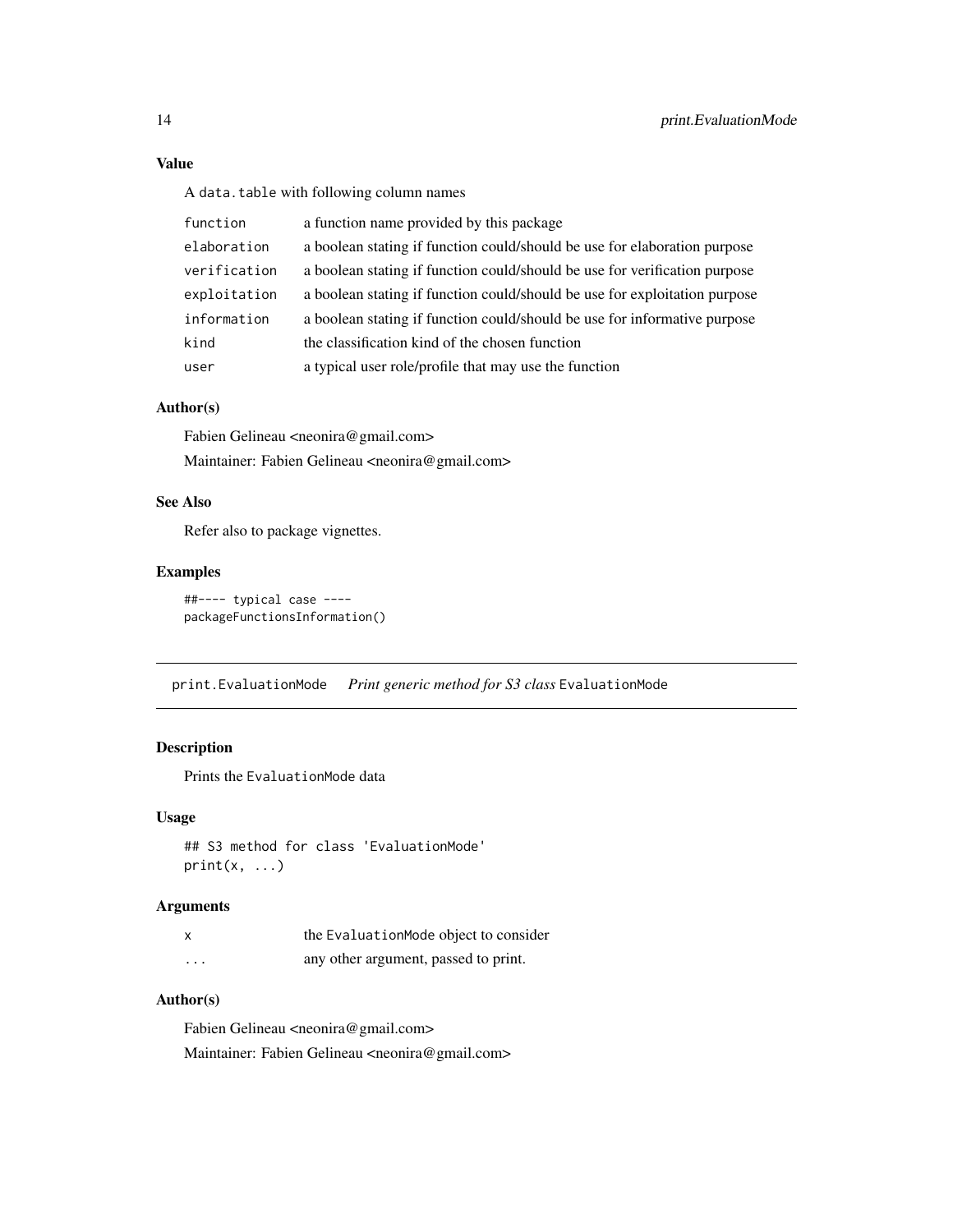# <span id="page-14-0"></span>Examples

```
b <- EvaluationMode(defineEvaluationModes()[2])
print(b)
```
print.FunctionParameterName

*Print generic method for S3 class* FunctionParameterName

# Description

Prints the FunctionParameterName data

# Usage

```
## S3 method for class 'FunctionParameterName'
print(x, \ldots)
```
#### Arguments

| X        | the FunctionParameterName object to consider |
|----------|----------------------------------------------|
| $\cdots$ | any other argument, passed to print.         |

# Author(s)

Fabien Gelineau <neonira@gmail.com> Maintainer: Fabien Gelineau <neonira@gmail.com>

# Examples

```
fn <- FunctionParameterName('x_s')
print(fn)
```
print.TestCaseDefinition

*Print generic method for S3 class* TestCaseDefinition

# Description

Prints the TestCaseDefinition data

#### Usage

```
## S3 method for class 'TestCaseDefinition'
print(x, \ldots)
```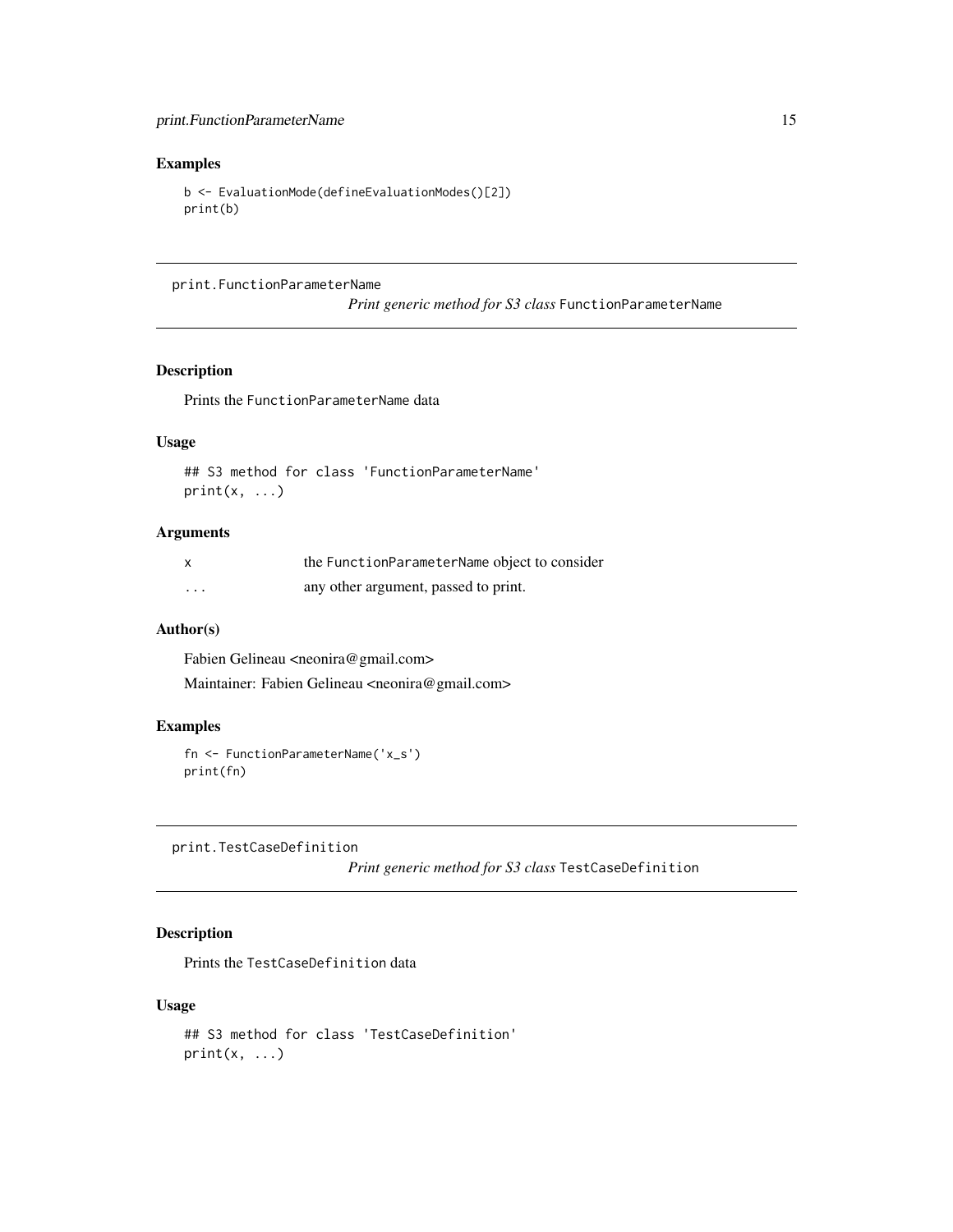<span id="page-15-0"></span>16 retrieveFactory

## Arguments

|          | the TestCaseDefinition object to consider |
|----------|-------------------------------------------|
| $\cdots$ | any other argument, passed to print.      |

# Author(s)

Fabien Gelineau <neonira@gmail.com>

Maintainer: Fabien Gelineau <neonira@gmail.com>

# Examples

```
b <- TestCaseDefinition(list(1L, 2L), 3L, 'sum of 2 integers')
print(b)
```
<span id="page-15-1"></span>retrieveFactory *Retrieve factory*

#### Description

As factory may be modified, this function allows you to make changes and to record them in your own specialized type factory, to match various needs and ease reuse.

#### Usage

```
retrieveFactory()
```
# Details

Retrieves a [FunctionParameterTypeFactory](#page-6-1) from environment variable OP\_TYPE\_FACTORY or provides a default type factory.

#### Value

An R object that is a [FunctionParameterTypeFactory](#page-6-1).

# Author(s)

Fabien Gelineau <neonira@gmail.com>

Maintainer: Fabien Gelineau <neonira@gmail.com>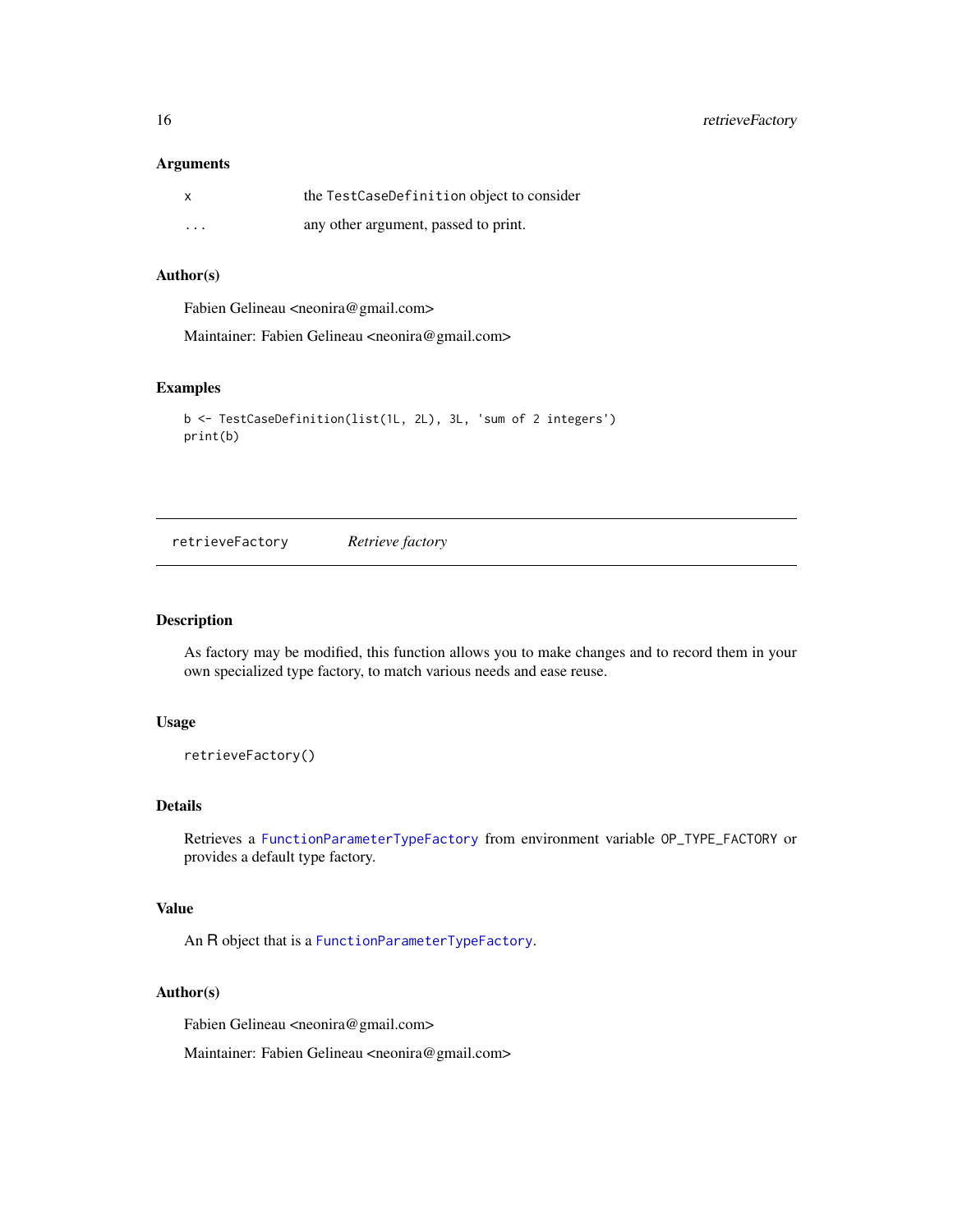# <span id="page-16-0"></span>retrieveFunctionArgumentNames 17

#### Examples

```
##---- typical case ----
ff <- FunctionParameterTypeFactory()
ff$addSuffix('wo', "wo class", function(o_) is(o_, "wo"))
ff$addSuffix('yo', "yo class", function(o_) is(o_, "yo"))
ff$addSuffix('zo', "zo class", function(o_) is(o_, "zo"))
Sys.setenv("OP_TYPE_FACTORY" = "ff")
fg <- retrieveFactory() # retrieves the factory pointed by R variable ff
fg$getRecordedTypes()[suffix %in% c('wo', 'yo', 'zo')] # right behavior !
# wrong behavior as retrieveFactory will provide the default factory and not yours!
Sys.setenv("OP_TYPE_FACTORY" = "")
fh <- retrieveFactory() # retrieves the default factory
fh$getRecordedTypes()[suffix %in% c('wo', 'yo', 'zo')]
```
retrieveFunctionArgumentNames

*Retrieve Function Argument Names.*

# Description

Use method retrieveFunctionArgumentNames to get names of function or primitive arguments.

#### Usage

retrieveFunctionArgumentNames(fun\_f\_1)

#### Arguments

fun\_f\_1 a function or primitive. Not a string!

#### Value

A vector. See [formalArgs](#page-0-0).

#### Author(s)

Fabien Gelineau <neonira@gmail.com> Maintainer: Fabien Gelineau <neonira@gmail.com>

```
# typical test on a primitive
retrieveFunctionArgumentNames(sin)
#[1] "x"
# typical test on a function
retrieveFunctionArguments(ls)
#[1] "name" "pos" "envir" "all.names" "pattern" "sorted"
```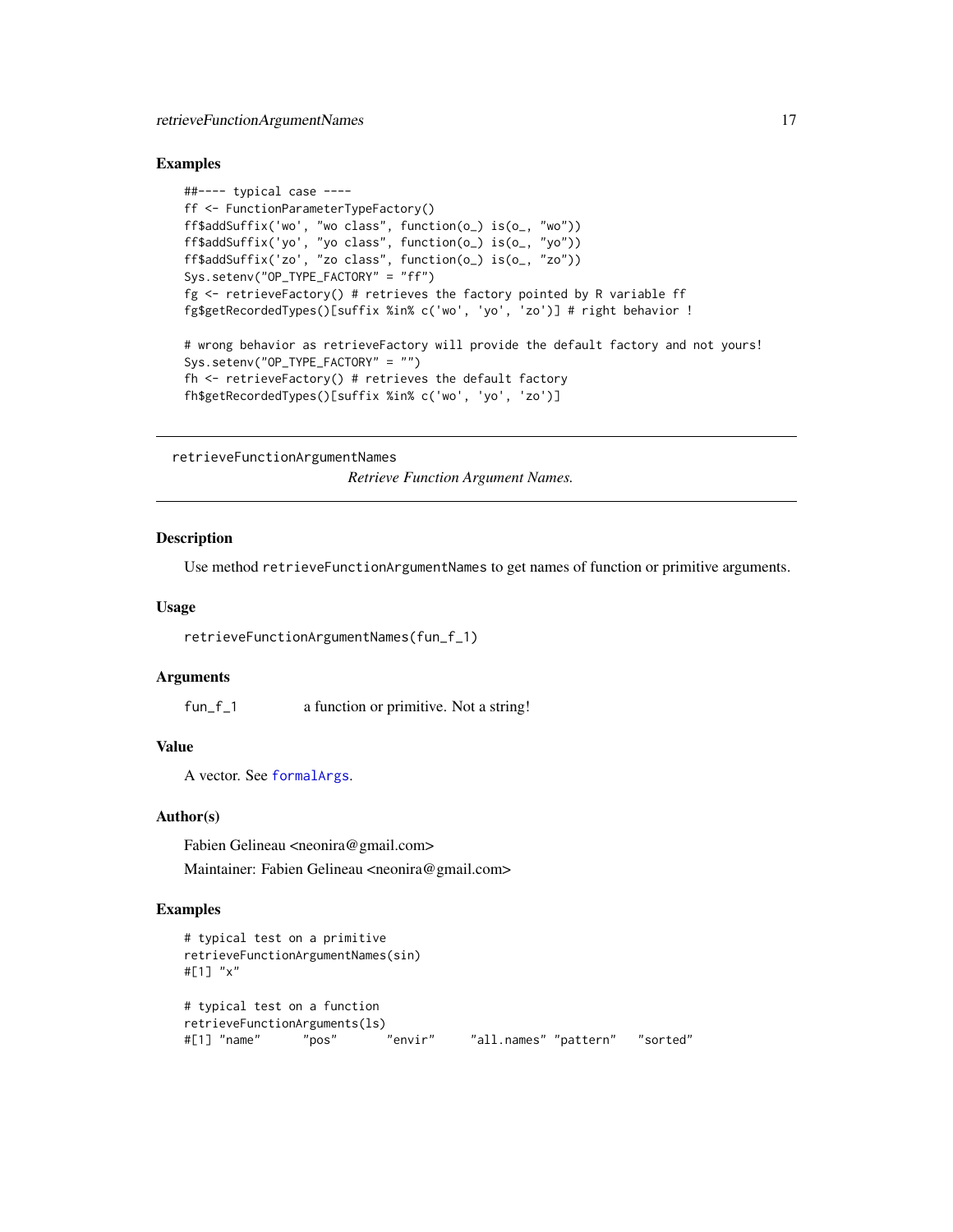```
retrieveFunctionArguments
```
*Retrieve Function Arguments.*

# Description

Use method retrieveFunctionArguments to get function or primitive arguments.

# Usage

```
retrieveFunctionArguments(fun_f_1)
```
#### Arguments

fun\_f\_1 a function or primitive. Not a string!

# Value

A pairlist. See [formals](#page-0-0).

#### Author(s)

Fabien Gelineau <neonira@gmail.com>

Maintainer: Fabien Gelineau <neonira@gmail.com>

```
# typical test on a primitive
retrieveFunctionArguments(sin)
#$x
#
# typical test on a function
retrieveFunctionArguments(ls)
#$name
#$pos
#-1L
#$envir
#as.environment(pos)
#$all.names
#[1] FALSE
#$pattern
#
```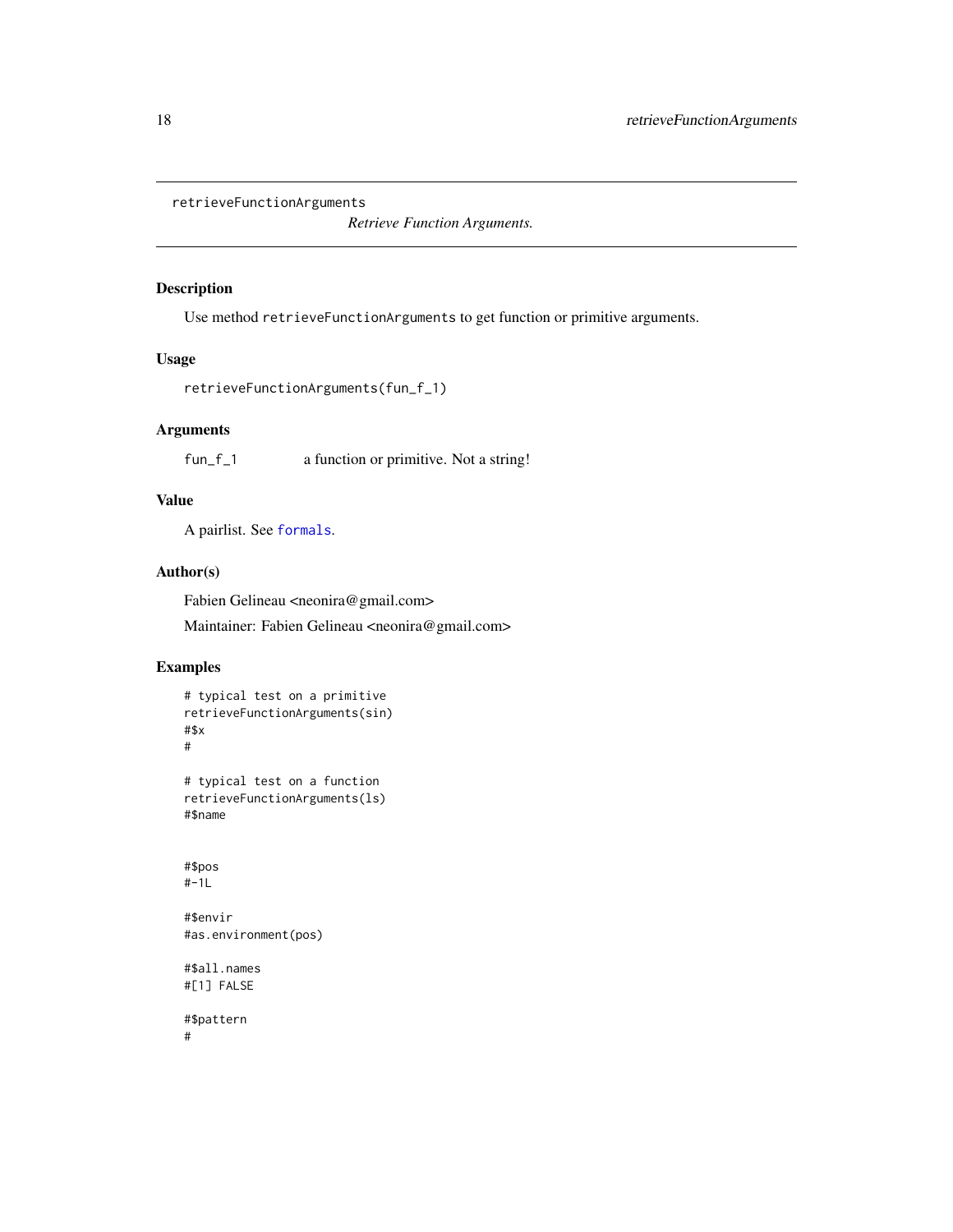<span id="page-18-0"></span>#\$sorted #[1] TRUE

retrieveFunctionReturnTypes

*Retrieve function return types*

#### Description

From an instrumented class, retrieve the function return types definition.

#### Usage

```
retrieveFunctionReturnTypes(object_o_1,
functionParameterTypeFactory_o_1 = retrieveFactory())
```
#### **Arguments**

object\_o\_1 the object to consider functionParameterTypeFactory\_o\_1 the function parameter type factory to consider

#### Value

A polymorphic return that is either

| a list       | as returned by the verifyObjectNames function                           |
|--------------|-------------------------------------------------------------------------|
| another list | as returned by the verifyFunctionReturnTypesDefinition function         |
| a data table | the function parameter types definition as declared in the source class |

# Author(s)

Fabien Gelineau <neonira@gmail.com> Maintainer: Fabien Gelineau <neonira@gmail.com>

# See Also

Refer to [defineEvaluationModes](#page-1-1)

```
##---- typical case ----
library('data.table')
source(system.file('code-samples/no-defs/Addition.R',
                  package = 'wyz.code.offensiveProgramming'))
source(system.file('code-samples/frt-defs/good/full/AdditionFI.R',
                   package = 'wyz.code.offensiveProgramming'))
retrieveFunctionReturnTypes(AdditionFI()) # works, renders a data.table
retrieveFunctionReturnTypes(Addition()) # fails, renders a list
```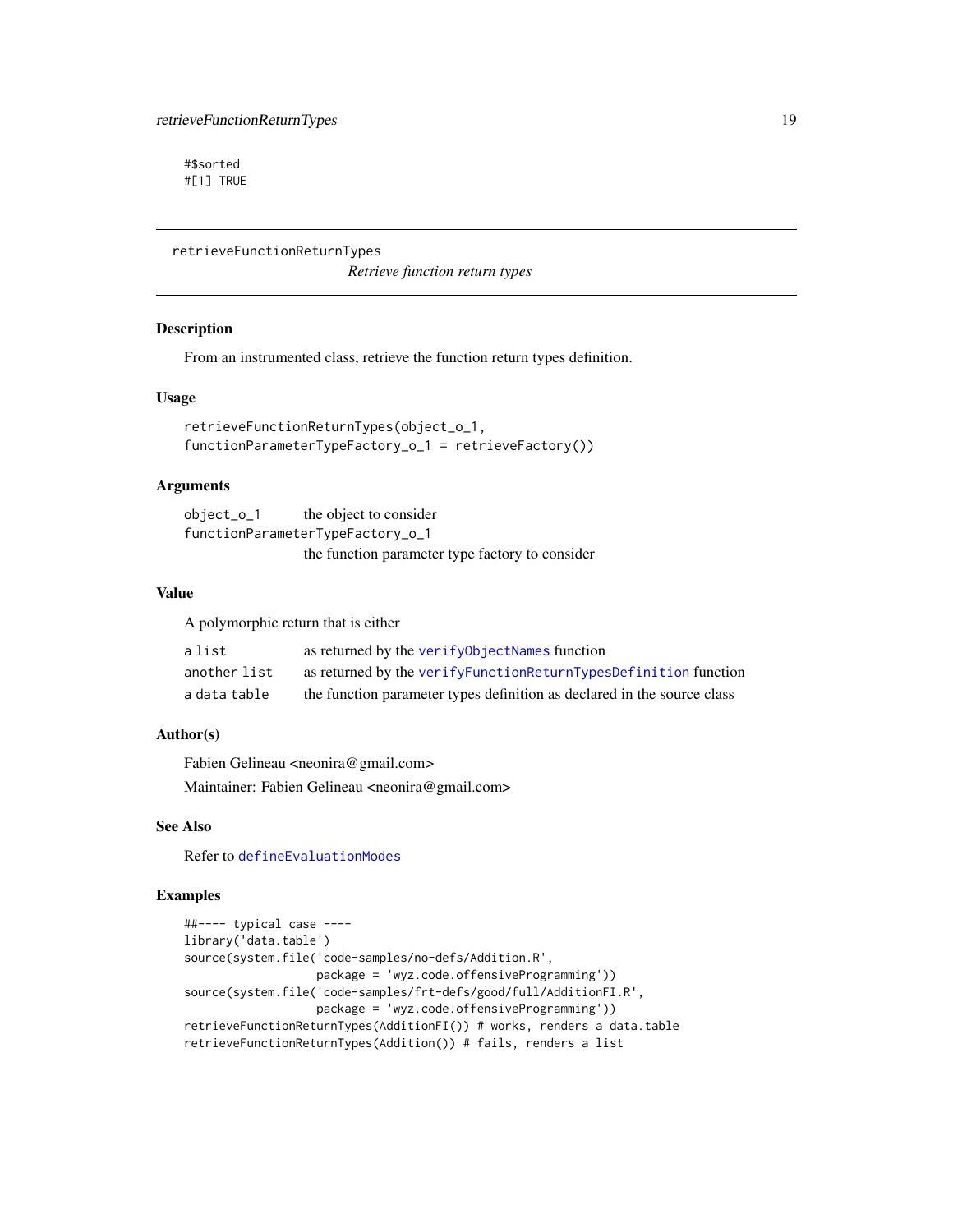### <span id="page-19-0"></span>retrieveTestCaseDefinitions

*Retrieve test case definitions or test case descriptions.*

# Description

From an instrumented class, retrieve the test case definitions or descriptions.

# Usage

```
retrieveTestCaseDefinitions(object_o_1,
   functionParameterTypeFactory_o_1 = retrieveFactory())
retrieveTestCaseDescriptions(object_o_1,
   functionParameterTypeFactory_o_1 = retrieveFactory())
```
# Arguments

| object_o_1 | the object to consider                          |
|------------|-------------------------------------------------|
|            | functionParameterTypeFactory_o_1                |
|            | the function parameter type factory to consider |

# Value

For function, *retrieveTestCaseDefinitions*, a polymorphic return that is either

| a list       | as returned by the verify0bjectNames function                       |
|--------------|---------------------------------------------------------------------|
| another list | as returned by the verify Function Return Types Definition function |
| a data table | the test case definitions as declared in the source class           |

For function, *retrieveTestCaseDescriptions*, either a string when no test case definitions exists or a data.table of the test case descriptions.

# Author(s)

Fabien Gelineau <neonira@gmail.com>

Maintainer: Fabien Gelineau <neonira@gmail.com>

# See Also

Refer to [defineEvaluationModes](#page-1-1)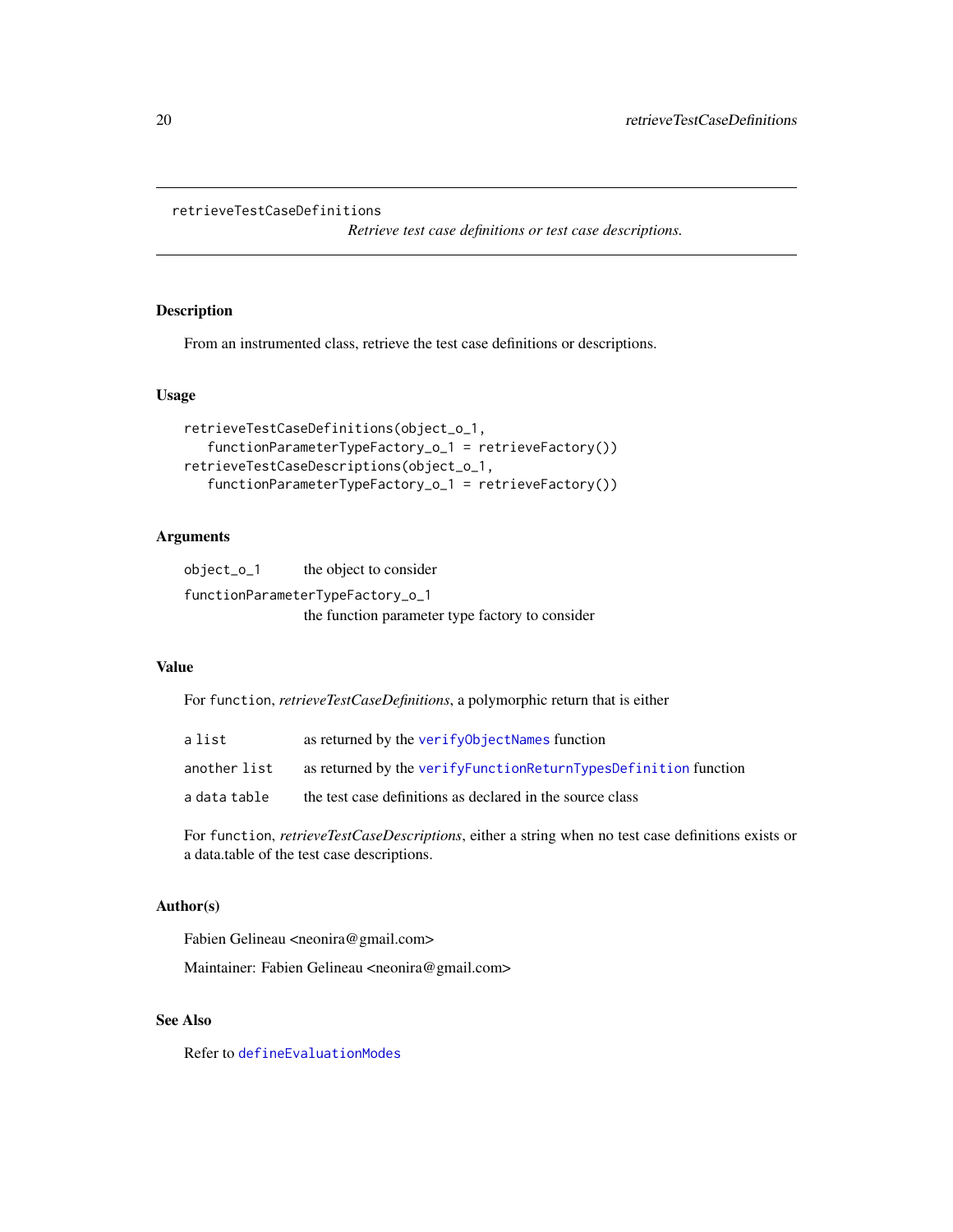#### <span id="page-20-0"></span>runFunction 21

#### Examples

```
##---- typical case ----
library('data.table')
source(system.file('code-samples/tcd-defs/good/partial/AdditionTCPartial.R',
                  package = 'wyz.code.offensiveProgramming'))
source(system.file('code-samples/no-defs/Addition.R',
                   package = 'wyz.code.offensiveProgramming'))
retrieveTestCaseDefinitions(AdditionTCPartial()) # works, renders a data.table
retrieveTestCaseDefinitions(Addition()) # fails, renders a list
retrieveTestCaseDescriptions(Addition())
retrieveTestCaseDescriptions(AdditionTCPartial())
```
<span id="page-20-1"></span>runFunction *Run a function*

#### Description

Run a function from an object, according to the mentioned evaluation mode, and to the chosen type factory

# Usage

```
runFunction(object_o_1, functionName_s_1, arguments_l,
evaluationMode_o_1, functionParameterTypeFactory_o_1 = retrieveFactory())
```
#### Arguments

object\_o\_1 the object to consider functionName\_s\_1 a single string that is the name of the function to run arguments\_l a list of arguments to pass to the function evaluationMode\_o\_1 an evaluation mode object. See [EvaluationMode](#page-3-1) functionParameterTypeFactory\_o\_1 A type factory. See [retrieveFactory](#page-15-1)

# Value

A list with names

| status                             | a single boolean. Always TRUE when evaluation mode is "standard_R_evaluation". |
|------------------------------------|--------------------------------------------------------------------------------|
|                                    | Otherwise, will reflect result validity in the chose evaluation mode.          |
| value                              | the result of the computation, might be a scalar or not, a warning, an error,  |
| mode<br>function_return_type_check | the evaluation mode used to check the results                                  |
|                                    |                                                                                |
|                                    | available if mode is different of "standard_R_evaluation"                      |
| parameter_type_checks              |                                                                                |
|                                    | available if mode is "type_checking_inforcement"                               |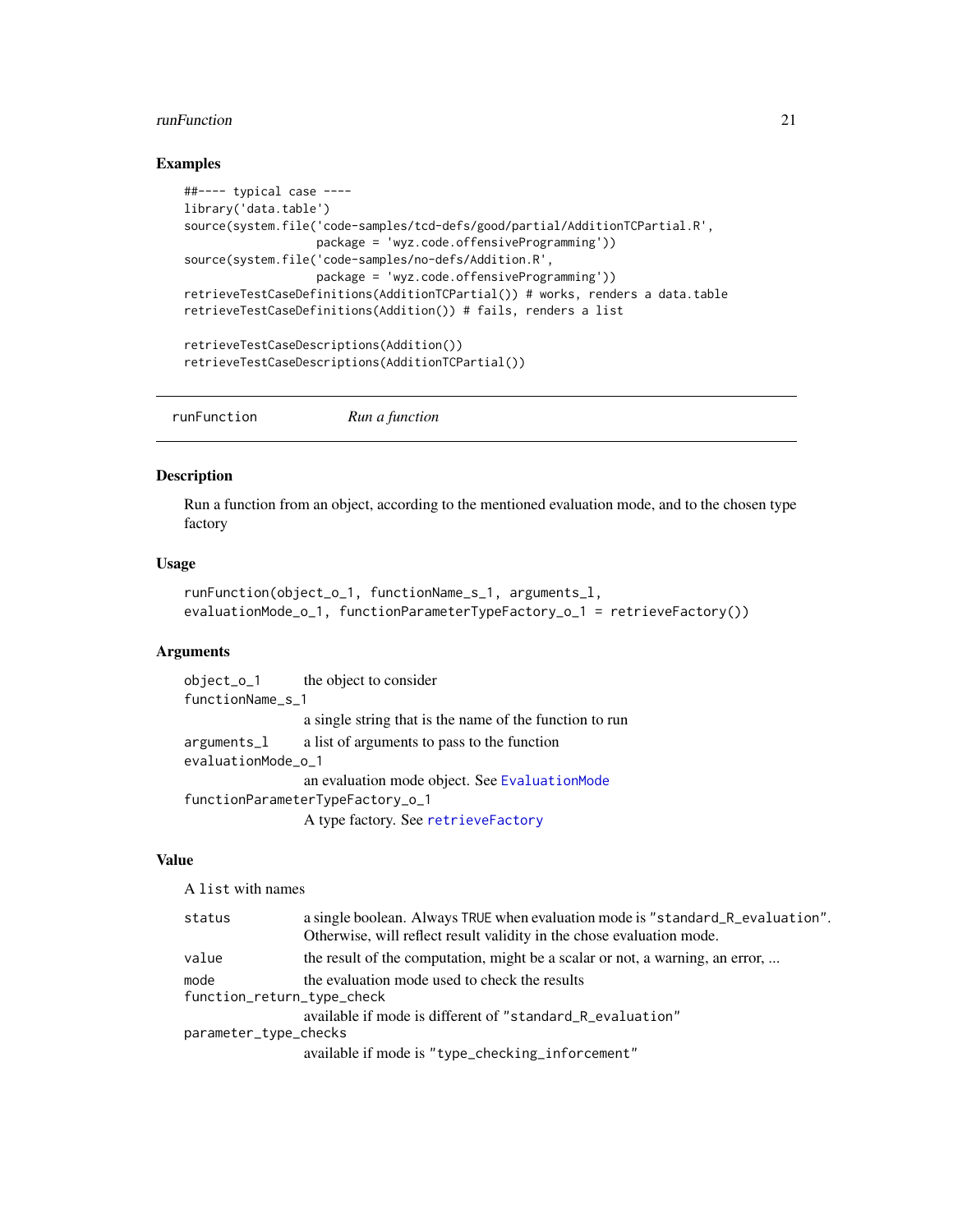#### <span id="page-21-0"></span>Author(s)

Fabien Gelineau <neonira@gmail.com>

Maintainer: Fabien Gelineau <neonira@gmail.com>

#### See Also

Refer to [FunctionParameterTypeFactory](#page-6-1) and [runFunction](#page-20-1).

# Examples

```
##---- typical case ----
library('data.table')
source(system.file('code-samples/frt-defs/good/full/AdditionFI.R',
                   package = 'wyz.code.offensiveProgramming'))
fi <- AdditionFI()
runFunction(fi, 'addDouble', list(34, 44.6), EvaluationMode(defineEvaluationModes()[1]))
runFunction(fi, 'addDouble', list(34, 44.6), EvaluationMode(defineEvaluationModes()[2]))
runFunction(fi, 'addDouble', list(34, 44.6), EvaluationMode(defineEvaluationModes()[3]))
```
runTestCase *Run test cases*

# Description

Run specified test cases under the given evaluation mode

#### Usage

```
runTestCase(object_o_1, testCaseIndexes_i, evaluationMode_o_1 = EvaluationMode())
```
# Arguments

object\_o\_1 The R object to consider testCaseIndexes\_i a vector of numbers identifying the test cases to run evaluationMode\_o\_1

the evaluation mode to use. see [EvaluationMode](#page-3-1)

#### Value

A list with two names

| raw       | a list with one entry for each test ran, holding all data and metadata related to<br>the test                                                      |
|-----------|----------------------------------------------------------------------------------------------------------------------------------------------------|
| synthesis | a summary data, table that allows to see at a glance all the tests results. Also<br>eases comparisons of results between various evaluation modes. |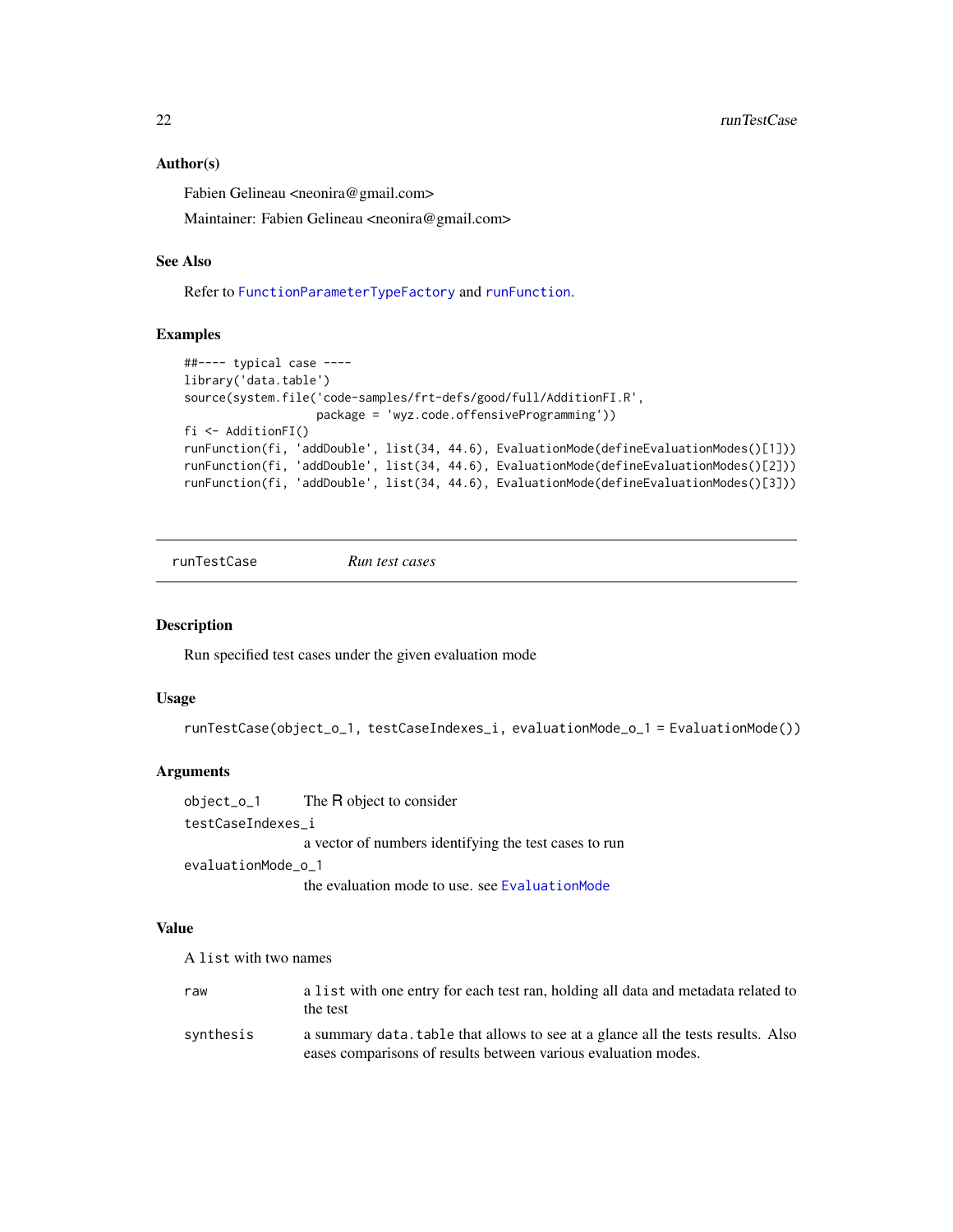#### <span id="page-22-0"></span>runTransientFunction 23

#### Author(s)

Fabien Gelineau <neonira@gmail.com>

Maintainer: Fabien Gelineau <neonira@gmail.com>

# See Also

Refer to [defineEvaluationModes](#page-1-1)

# Examples

```
##---- typical case ----
library('data.table')
source(system.file('code-samples/both-defs/good/full/AdditionTCFI_G1.R',
                  package = 'wyz.code.offensiveProgramming'))
em <- EvaluationMode('type_checking_enforcement')
runTestCase(AdditionTCFI_G1(), c(3, 5, 7), em)
```
runTransientFunction *Run transient function*

#### Description

Run a function in a transient (non persistent) context.

# Usage

```
runTransientFunction(function_f_1, arguments_l, evaluationMode_o_1,
function_return_type_s_1, functionParameterTypeFactory_o_1 = retrieveFactory())
```
# Arguments

function\_f\_1 a single R function arguments\_l a list of arguments to pass to the function evaluationMode\_o\_1 an evaluation mode object. See [EvaluationMode](#page-3-1) function\_return\_type\_s\_1 a semantic parameter name, given as a string, to express expected function return type functionParameterTypeFactory\_o\_1 A type factory. See [retrieveFactory](#page-15-1)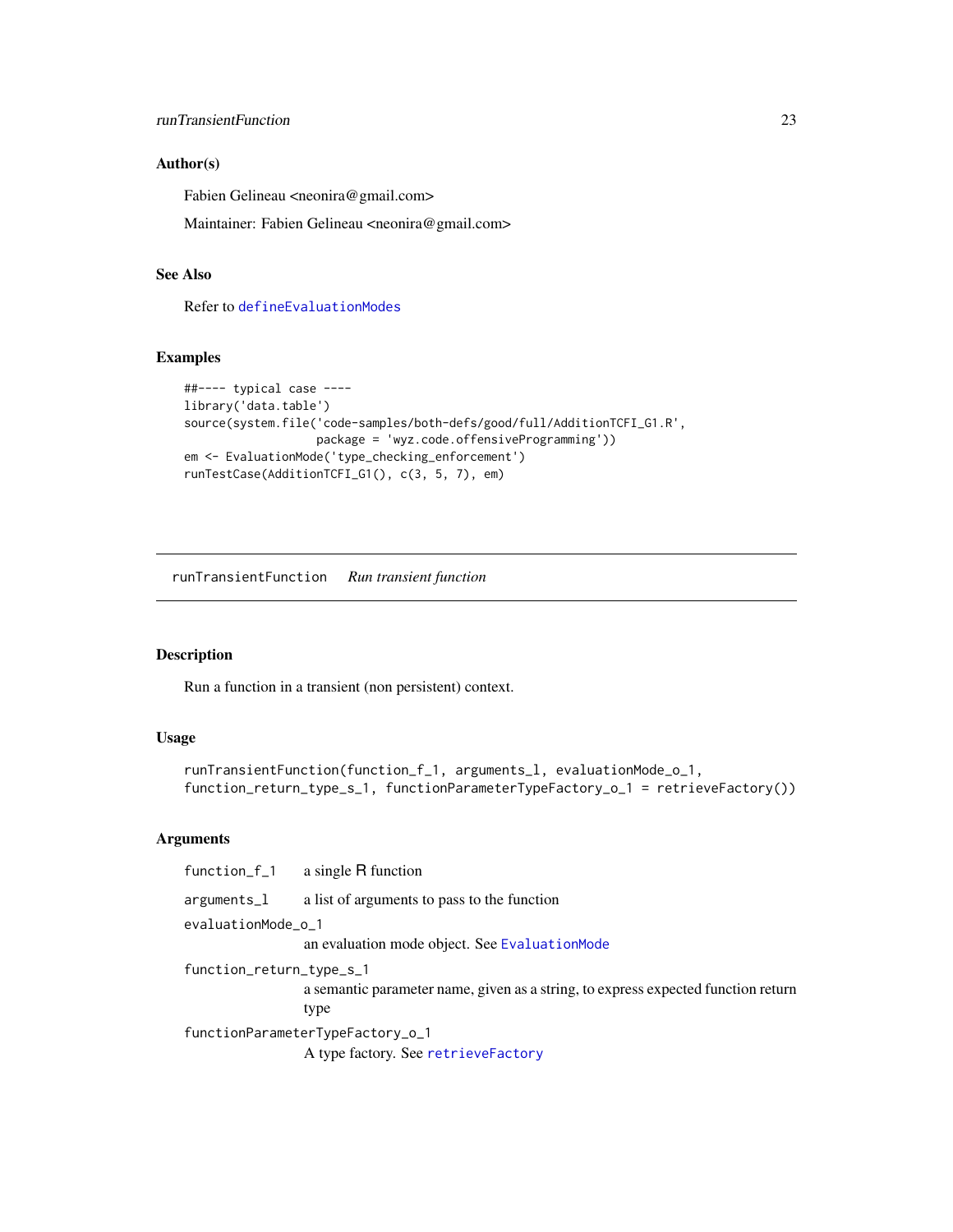# <span id="page-23-0"></span>Value

A list with names

| status                             | a single boolean. Always TRUE when evaluation mode is "standard_R_evaluation".<br>Otherwise, will reflect result validity in the chose evaluation mode. |
|------------------------------------|---------------------------------------------------------------------------------------------------------------------------------------------------------|
| value                              | the result of the computation, might be a scalar or not, a warning, an error,                                                                           |
| mode<br>function_return_type_check | the evaluation mode used to check the results                                                                                                           |
| parameter_type_checks              | available if mode is different of "standard_R_evaluation"                                                                                               |
|                                    | available if mode is "type_checking_inforcement"                                                                                                        |

#### Author(s)

Fabien Gelineau <neonira@gmail.com> Maintainer: Fabien Gelineau <neonira@gmail.com>

#### See Also

Refer to [runFunction](#page-20-1)

#### Examples

```
##---- typical case ----
em <- EvaluationMode(defineEvaluationModes()[3])
h \leftarrow function(x_s) x_s
runTransientFunction(h, list('neonira'), em, 'x_s')
runTransientFunction(h, list(pi), em, 'x_s')
runTransientFunction(h, list(pi), em, 'x_d')
```
TestCaseDefinition *Test case definition*

#### Description

Defines a test case

#### Usage

```
TestCaseDefinition(params_l, expectedResult_, description_s_1)
```
# Arguments

params\_l a list that holds the test case input values expectedResult\_ test case expected result. This will be used to compare with function execution results

description\_s\_1

a single string, test case description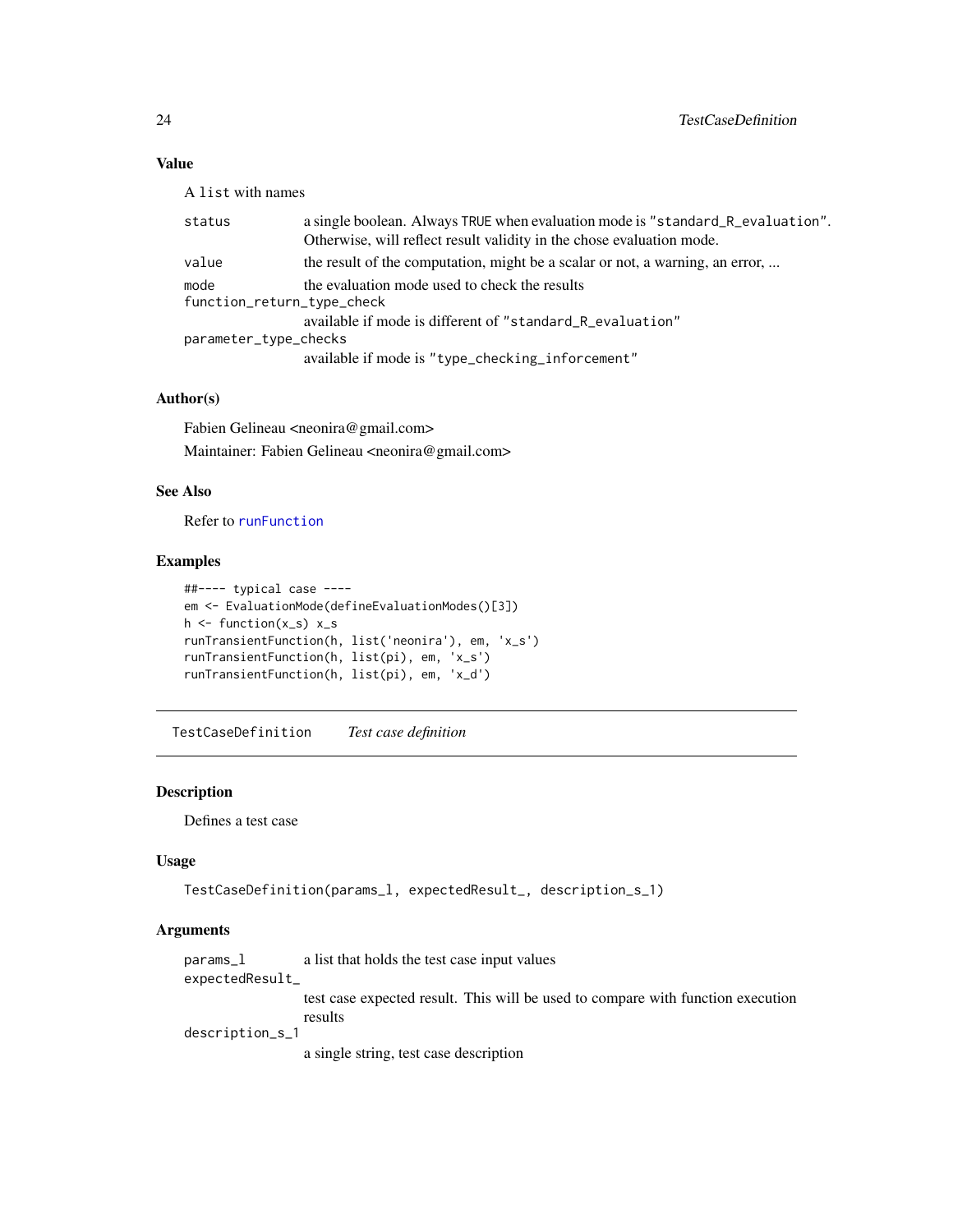# <span id="page-24-0"></span>Details

Test case definition takes sense only when intimately correlated with a function

#### Value

An object that is an R environment.

#### Author(s)

Fabien Gelineau <neonira@gmail.com> Maintainer: Fabien Gelineau <neonira@gmail.com>

# See Also

Refer to [FunctionParameterTypeFactory](#page-6-1)

# Examples

```
##---- typical case ----
tcd <- TestCaseDefinition(list(1:5), 15, 'sum of 5 first non nul integers')
tcd <- TestCaseDefinition(list(1:7, 3:5, sample(1:100, 19, FALSE)),
                          list(3:5), 'extract smallest length from input')
```
<span id="page-24-1"></span>verifyClassName *Verify class name*

#### Description

Class name must comply with a policy. This function allows to check compliance.

#### Usage

```
verifyClassName(name_s = "MyClassName", strictSyntax_b_1 = TRUE)
```
#### Arguments

name\_s The class name to be checked

strictSyntax\_b\_1

A boolean value. When TRUE, allowed character set is [A-Za-z0-9]+. A class name must start with an uppercase letter. The name is required to be camel cased, although this cannot be checked.

When FALSE, allowed character set is [A-Za-z0-9\_.]+. Classic R class naming applies.

#### Value

A boolean value, either TRUE or FALSE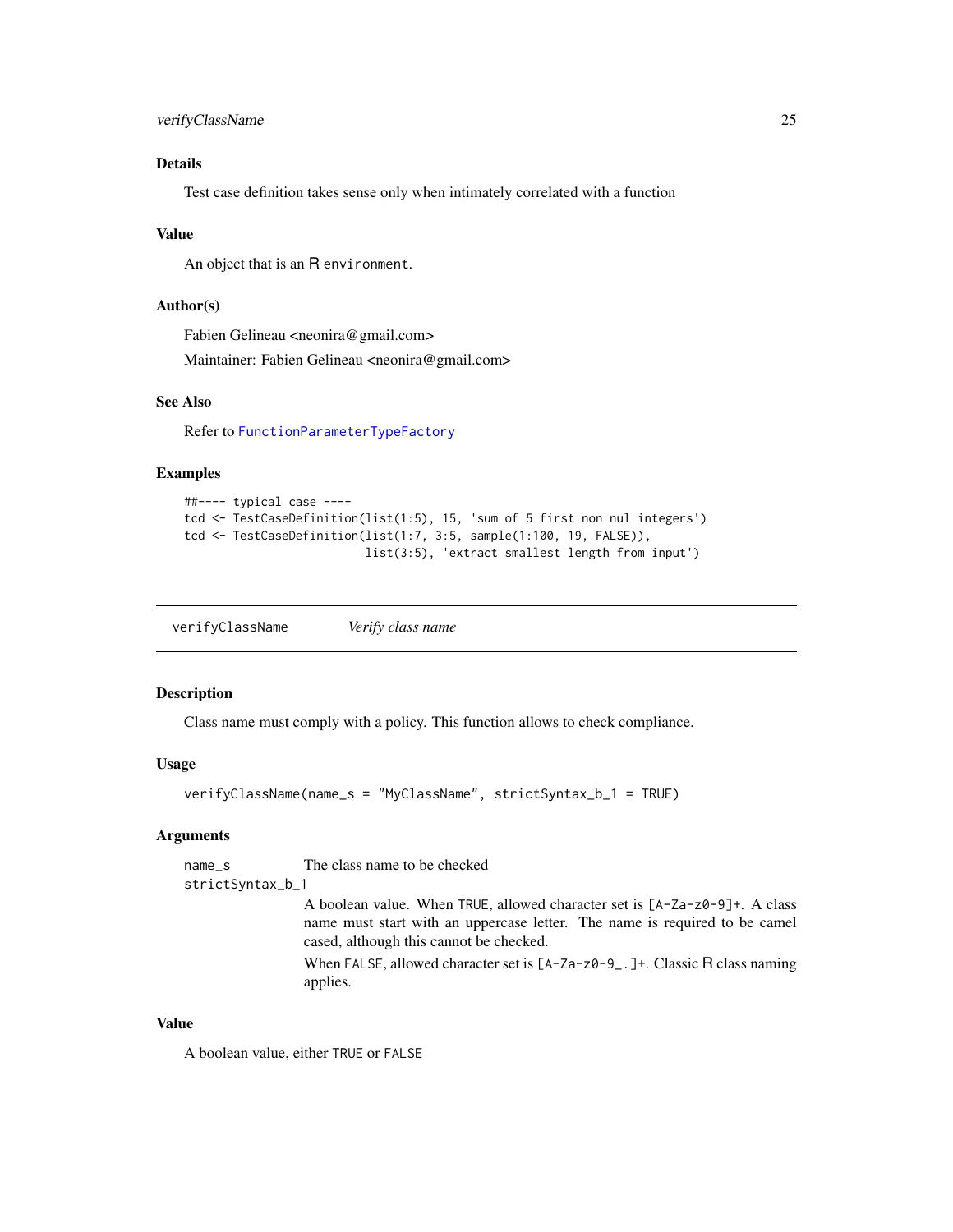#### <span id="page-25-0"></span>Author(s)

Fabien Gelineau <neonira@gmail.com>

Maintainer: Fabien Gelineau <neonira@gmail.com>

# See Also

Refer to [defineEvaluationModes](#page-1-1)

#### Examples

```
##---- typical case ----
verifyClassName('matrix')
verifyClassName('matrix', FALSE)
```
<span id="page-25-1"></span>verifyFunctionName *Verify function name*

#### Description

Function name must comply with a policy. This function allows to check compliance.

#### Usage

```
verifyFunctionName(name_s = "aSimpleFunctionName", strictSyntax_b_1 = TRUE)
```
# Arguments

name\_s The function name to be checked

strictSyntax\_b\_1

A boolean value. When TRUE, allowed character set is [A-Za-z0-9]+. A function name must start with a lowercase letter. The name is required to be camel cased, although this cannot be checked.

When FALSE, allowed character set is [A-Za-z0-9<sub>-</sub>.]+. Classic R function naming applies.

#### Value

A boolean value, either TRUE or FALSE

#### Author(s)

Fabien Gelineau <neonira@gmail.com>

Maintainer: Fabien Gelineau <neonira@gmail.com>

# See Also

Refer to [defineEvaluationModes](#page-1-1)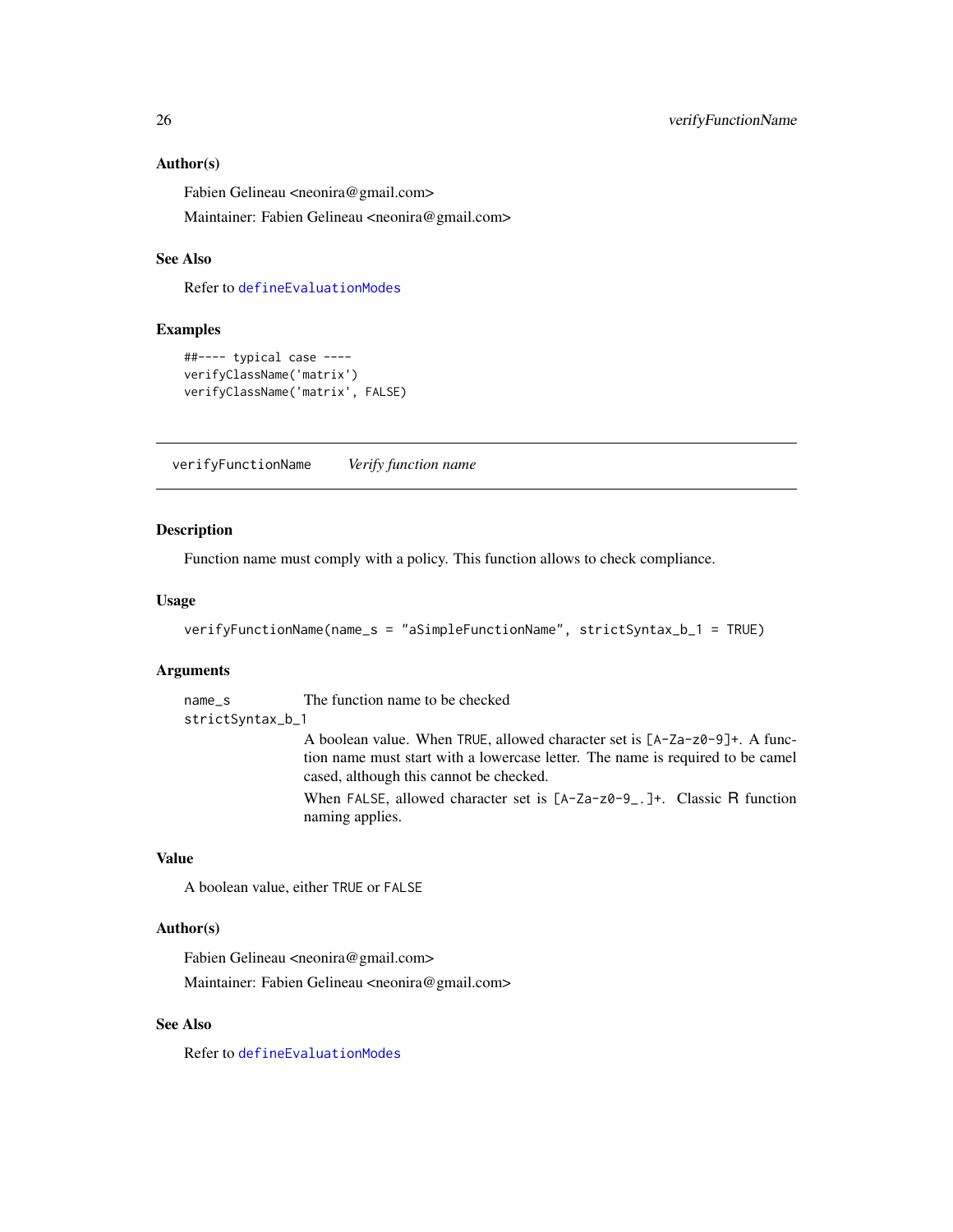#### <span id="page-26-0"></span>Examples

```
##---- typical case ----
verifyFunctionName('matrix')
verifyFunctionName('matrix', FALSE)
```
# <span id="page-26-1"></span>verifyFunctionReturnTypesDefinition

*Verify function return types definition*

# Description

Function return types definition has to comply with many rules. This functions checks for this compliances and helps in dectection of uncompliances.

# Usage

```
verifyFunctionReturnTypesDefinition(object_o_1,
requiresFullInstrumentation_b_1 = TRUE,
functionParameterTypeFactory_o_1 = retrieveFactory())
```
# Arguments

```
object_o_1 The object to be considered
requiresFullInstrumentation_b_1
                 a boolean stating if full instrumentation is required
functionParameterTypeFactory_o_1
                 a type factory to check parameter values and types
```
# Details

When requiresFullInstrumentation\_b\_1 is TRUE, each function must have an entry in the test case parameter definition.

# Value

A list with names

| validity | a single boolean value                                        |
|----------|---------------------------------------------------------------|
| class    | the class name of the provided object                         |
| intent   | the stage of the failure, provides hint about the faced issue |
| message  | some hints to resolve the issue(s).                           |

# Author(s)

Fabien Gelineau <neonira@gmail.com> Maintainer: Fabien Gelineau <neonira@gmail.com>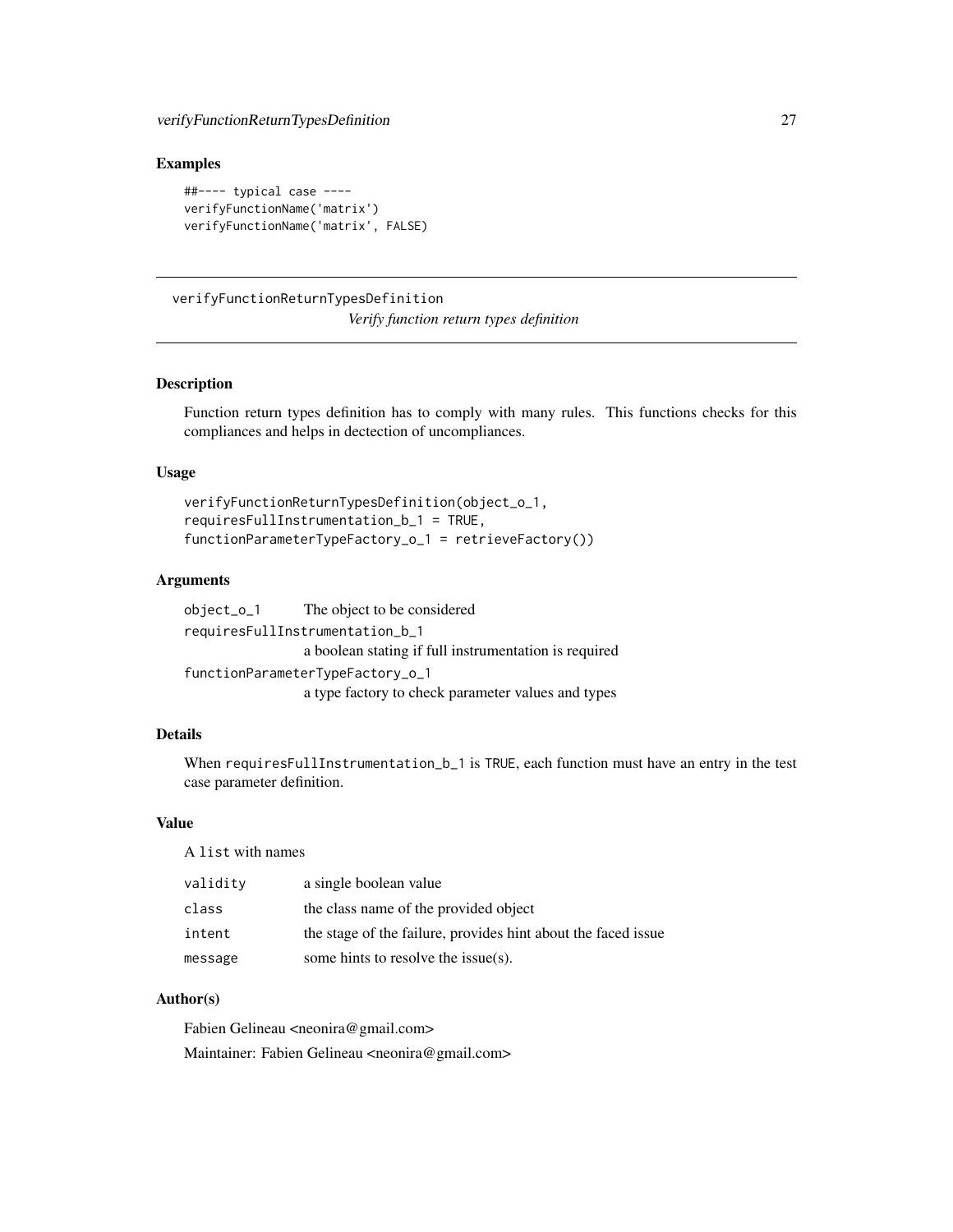# <span id="page-27-0"></span>See Also

Refer to [defineTestCaseDefinitionsParameterName](#page-3-2).

#### Examples

```
##---- typical case ----
library('data.table')
source(system.file('code-samples/frt-defs/good/full/AdditionFI.R',
                   package = 'wyz.code.offensiveProgramming'))
fi <- AdditionFI()
print(verifyFunctionReturnTypesDefinition(fi))
print(verifyFunctionReturnTypesDefinition(fi, FALSE))
```
<span id="page-27-1"></span>verifyObjectNames *Verify object names*

#### Description

Verify object class name, object function names, and object function parameter names, and provides a synthesis of checks.

Proceeds also to some introspection on object to identify instrumentation of function return types and test case definitions. Provides information about completeness of instruction, and about missing functions and test cases.

#### Usage

```
verifyObjectNames(object_o_1, functionParameterTypeFactory_o_1 = retrieveFactory())
```
#### **Arguments**

object\_o\_1 the object to be checked functionParameterTypeFactory\_o\_1 the type factory to check parameter types

# Value

A list with following names

class\_name the class name of the provided object supports\_strict\_compliance a single boolean

supports\_lazy\_compliance

a single boolean

class\_name\_compliance

a boolean value expression class name compliance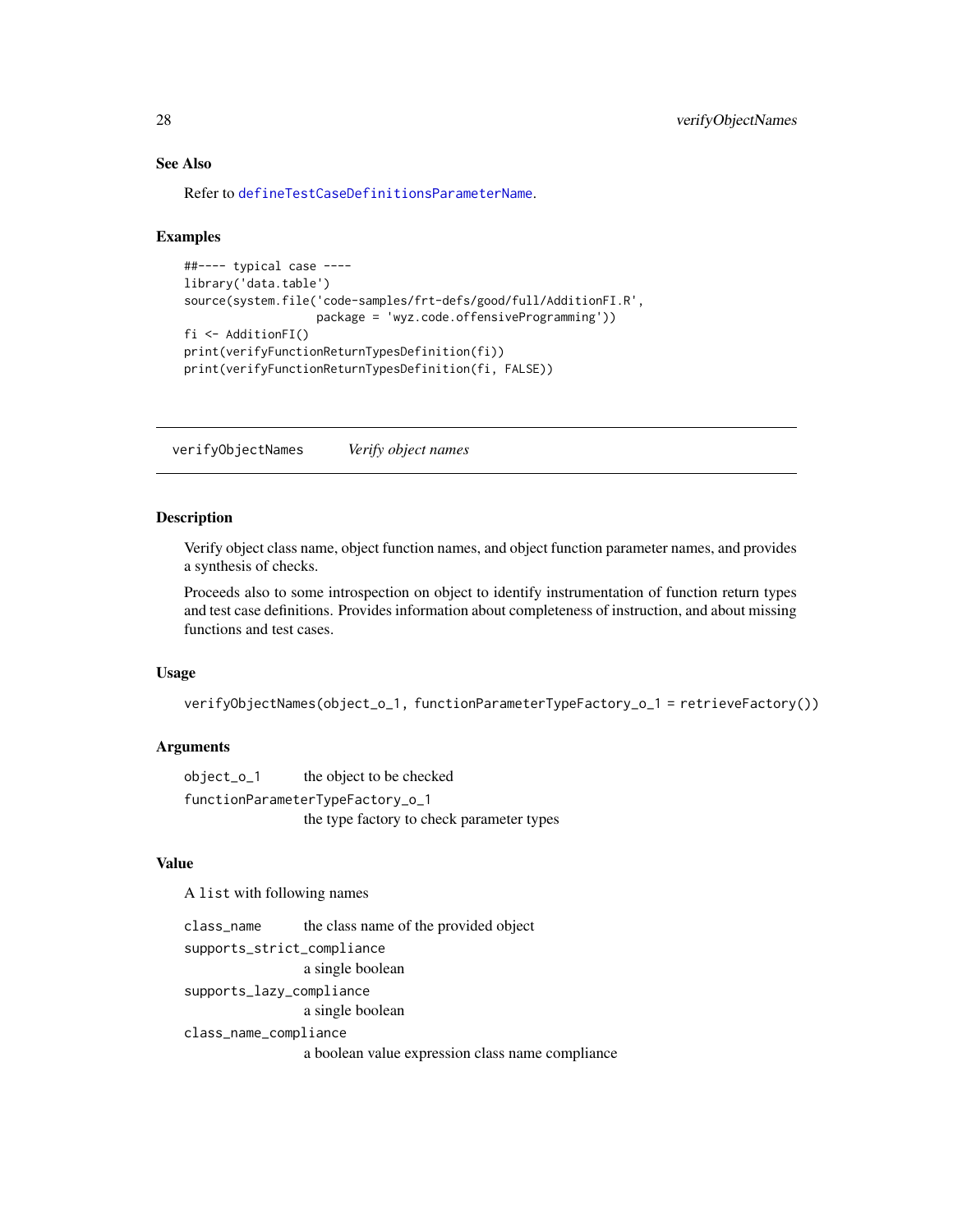<span id="page-28-0"></span>class\_name\_compliance

a vector of booleans, where names are the function names and values express the name compliance

class\_name\_compliance

a data.table exposing the name compliance and the semanting name compliance for each paramter

owns\_function\_return\_type\_information

a single boolean

can\_be\_type\_checked a single boolean

is\_function\_fully\_instrumented

a single boolean missing\_function a vector of uninstrumented function names

owns\_test\_case\_definitions

a single boolean

is\_test\_case\_fully\_instrumented

a single boolean

missing\_test\_cases a single boolean

#### Author(s)

Fabien Gelineau <neonira@gmail.com> Maintainer: Fabien Gelineau <neonira@gmail.com>

#### See Also

Refer to [verifyClassName](#page-24-1)and [verifyFunctionName](#page-25-1).

#### Examples

```
##---- typical case ----
library('data.table')
source(system.file('code-samples/frt-defs/good/full/AdditionFI.R',
                   package = 'wyz.code.offensiveProgramming'))
fi <- AdditionFI()
print(verifyObjectNames(fi))
```
verifyTestCaseDefinitions *Verify test case definitions*

#### Description

Test case definitions has to comply with many rules. This functions checks for this compliances and helps in dectection of uncompliances.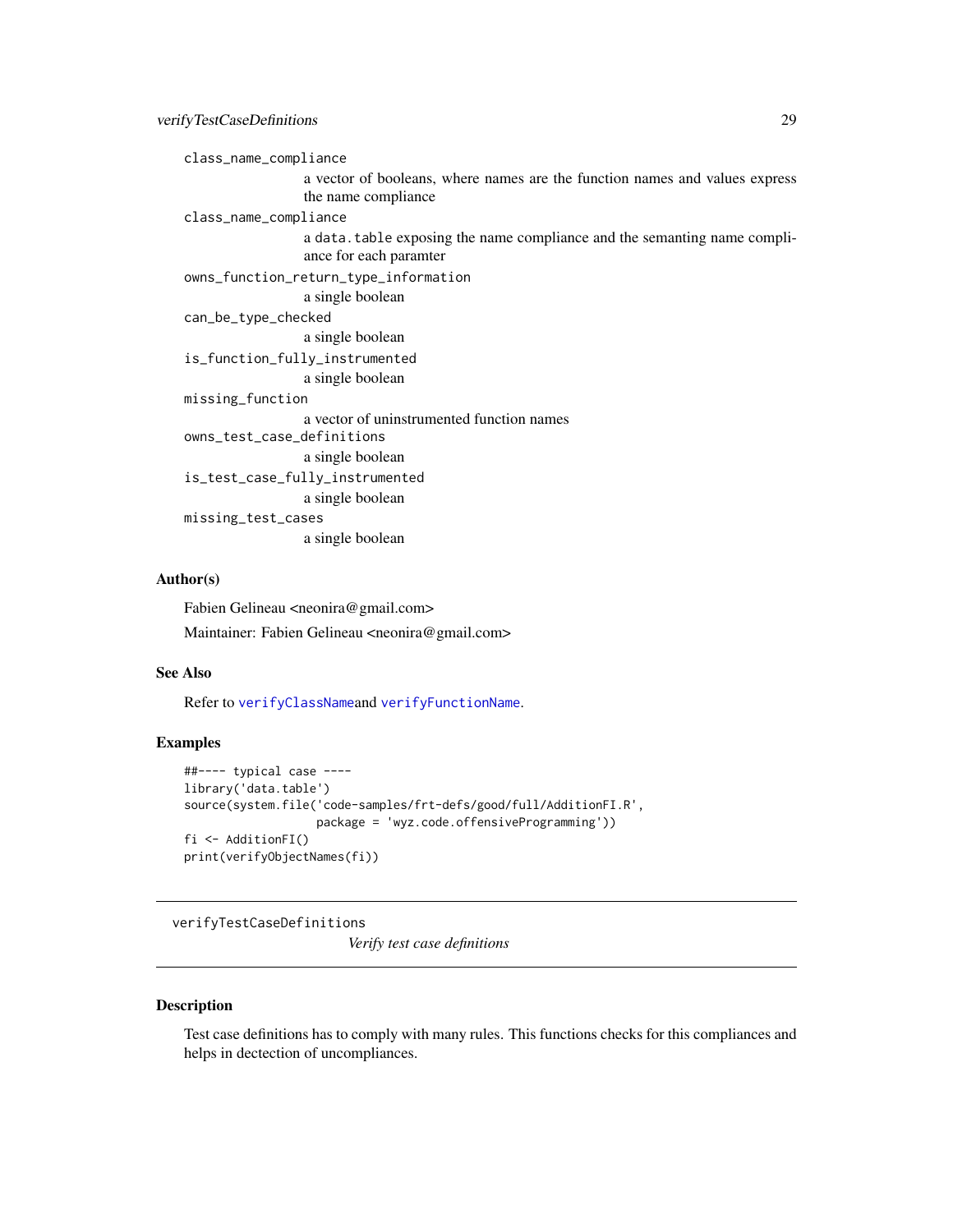#### Usage

```
verifyTestCaseDefinitions(object_o_1, requiresFullInstrumentation_b_1 = TRUE,
functionParameterTypeFactory_o_1 = retrieveFactory())
```
#### Arguments

```
object_o_1 The object to be considered
requiresFullInstrumentation_b_1
                 a boolean stating if full instrumentation is required
functionParameterTypeFactory_o_1
                 a type factory to check parameter values and types
```
# Details

When requiresFullInstrumentation\_b\_1 is TRUE, each function must have an entry in the test case parameter definition.

# Value

A list with names

| validity | a single boolean value                                        |
|----------|---------------------------------------------------------------|
| class    | the class name of the provided object                         |
| intent   | the stage of the failure, provides hint about the faced issue |
| message  | some hints to resolve the issue(s).                           |

# Author(s)

Fabien Gelineau <neonira@gmail.com>

Maintainer: Fabien Gelineau <neonira@gmail.com>

# See Also

Refer to [defineTestCaseDefinitionsParameterName](#page-3-2).

```
##---- typical case ----
library('data.table')
source(system.file('code-samples/tcd-defs/good/full/AdditionTC.R',
                  package = 'wyz.code.offensiveProgramming'))
tc <- AdditionTC()
print(verifyTestCaseDefinitions(tc))
```
<span id="page-29-0"></span>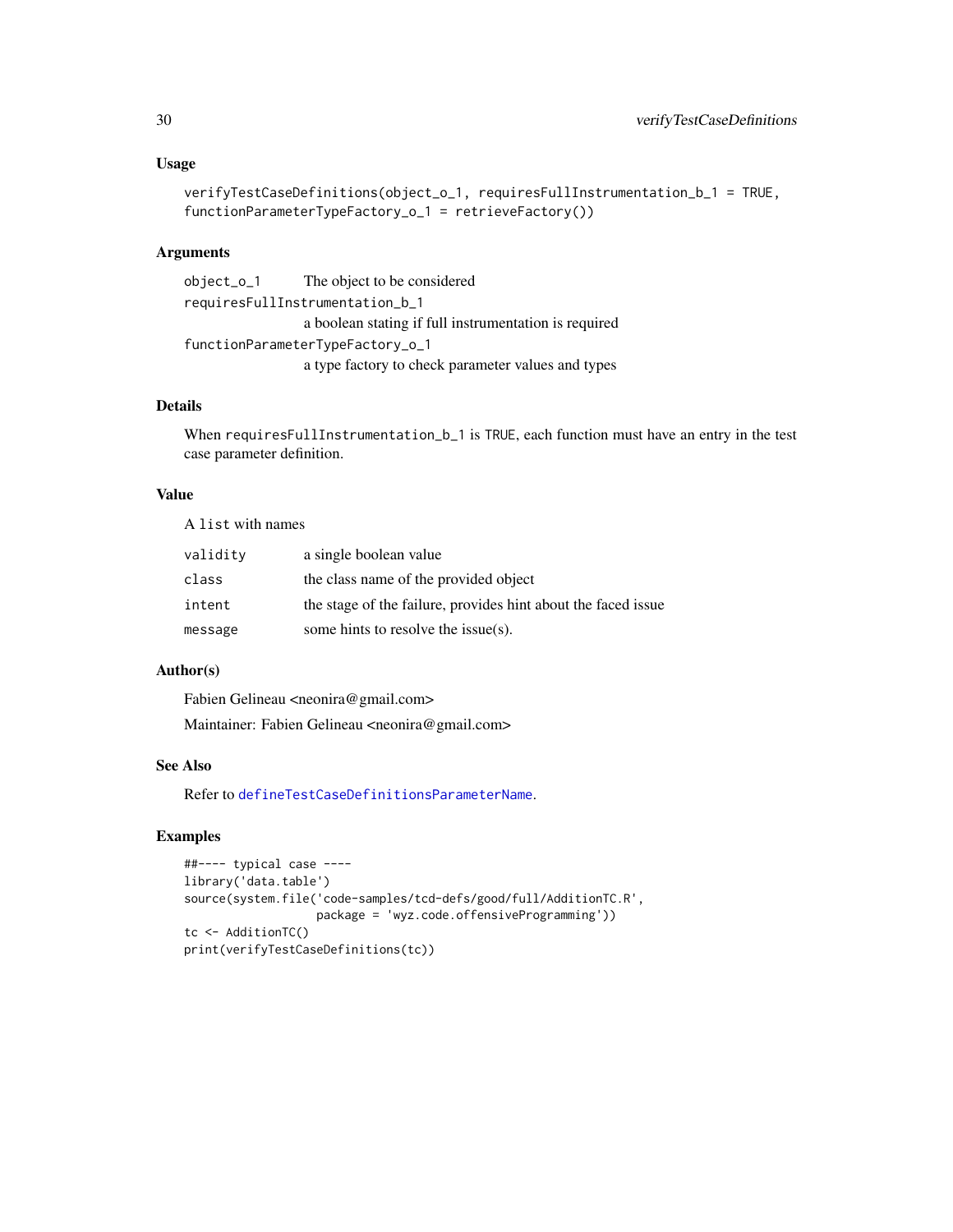# <span id="page-30-0"></span>Index

∗Topic classes print.EvaluationMode, [14](#page-13-0) print.FunctionParameterName, [15](#page-14-0) print.TestCaseDefinition, [15](#page-14-0) ∗Topic programming defineEvaluationModes, [2](#page-1-0) defineFunctionReturnTypesParameterName, [3](#page-2-0) defineTestCaseDefinitionsParameterName, [4](#page-3-0) EvaluationMode, [4](#page-3-0) exploreObjectNamesVerification, [5](#page-4-0) FunctionParameterName, [6](#page-5-0) FunctionParameterTypeFactory, [7](#page-6-0) getObjectClassKind, [9](#page-8-0) packageFunctionsInformation, [13](#page-12-0) retrieveFactory, [16](#page-15-0) retrieveFunctionReturnTypes, [19](#page-18-0) retrieveTestCaseDefinitions, [20](#page-19-0) runFunction, [21](#page-20-0) runTestCase, [22](#page-21-0) runTransientFunction, [23](#page-22-0) TestCaseDefinition, [24](#page-23-0) verifyClassName, [25](#page-24-0) verifyFunctionName, [26](#page-25-0) verifyFunctionReturnTypesDefinition, [27](#page-26-0) verifyObjectNames, [28](#page-27-0) verifyTestCaseDefinitions, [29](#page-28-0) ∗Topic utilities defineEvaluationModes, [2](#page-1-0) defineFunctionReturnTypesParameterName, [3](#page-2-0) defineTestCaseDefinitionsParameterName, [4](#page-3-0) EvaluationMode, [4](#page-3-0) exploreObjectNamesVerification, [5](#page-4-0) FunctionParameterName, [6](#page-5-0) FunctionParameterTypeFactory, [7](#page-6-0)

getObjectClassKind, [9](#page-8-0) packageFunctionsInformation, [13](#page-12-0) retrieveFactory, [16](#page-15-0) retrieveFunctionReturnTypes, [19](#page-18-0) retrieveTestCaseDefinitions, [20](#page-19-0) runFunction, [21](#page-20-0) runTestCase, [22](#page-21-0) runTransientFunction, [23](#page-22-0) TestCaseDefinition, [24](#page-23-0) verifyClassName, [25](#page-24-0) verifyFunctionName, [26](#page-25-0) verifyFunctionReturnTypesDefinition, [27](#page-26-0) verifyObjectNames, [28](#page-27-0) verifyTestCaseDefinitions, [29](#page-28-0) defineEvaluationModes, [2,](#page-1-0) *[4,](#page-3-0) [5](#page-4-0)*, *[7,](#page-6-0) [8](#page-7-0)*, *[19,](#page-18-0) [20](#page-19-0)*, *[23](#page-22-0)*, *[26](#page-25-0)* defineFunctionReturnTypesParameterName, [3](#page-2-0) defineTestCaseDefinitionsParameterName, [4,](#page-3-0) *[28](#page-27-0)*, *[30](#page-29-0)* EvaluationMode, *[3,](#page-2-0) [4](#page-3-0)*, [4,](#page-3-0) *[21](#page-20-0)[–23](#page-22-0)* exploreObjectNamesVerification, [5](#page-4-0) formalArgs, *[17](#page-16-0)* formals, *[18](#page-17-0)*

FunctionParameterName, [6](#page-5-0) FunctionParameterTypeFactory, [7,](#page-6-0) *[16](#page-15-0)*, *[22](#page-21-0)*, *[25](#page-24-0)*

getClassTypicalFunctionNames *(*getObjectFunctionNames*)*, [12](#page-11-0) getEllipsisName, [8](#page-7-0) getObjectClassKind, [9](#page-8-0) getObjectClassNames, [10](#page-9-0) getObjectFunctionArgumentNames, [11](#page-10-0) getObjectFunctionNames, [12](#page-11-0)

hasMainClass *(*getObjectClassNames*)*, [10](#page-9-0)